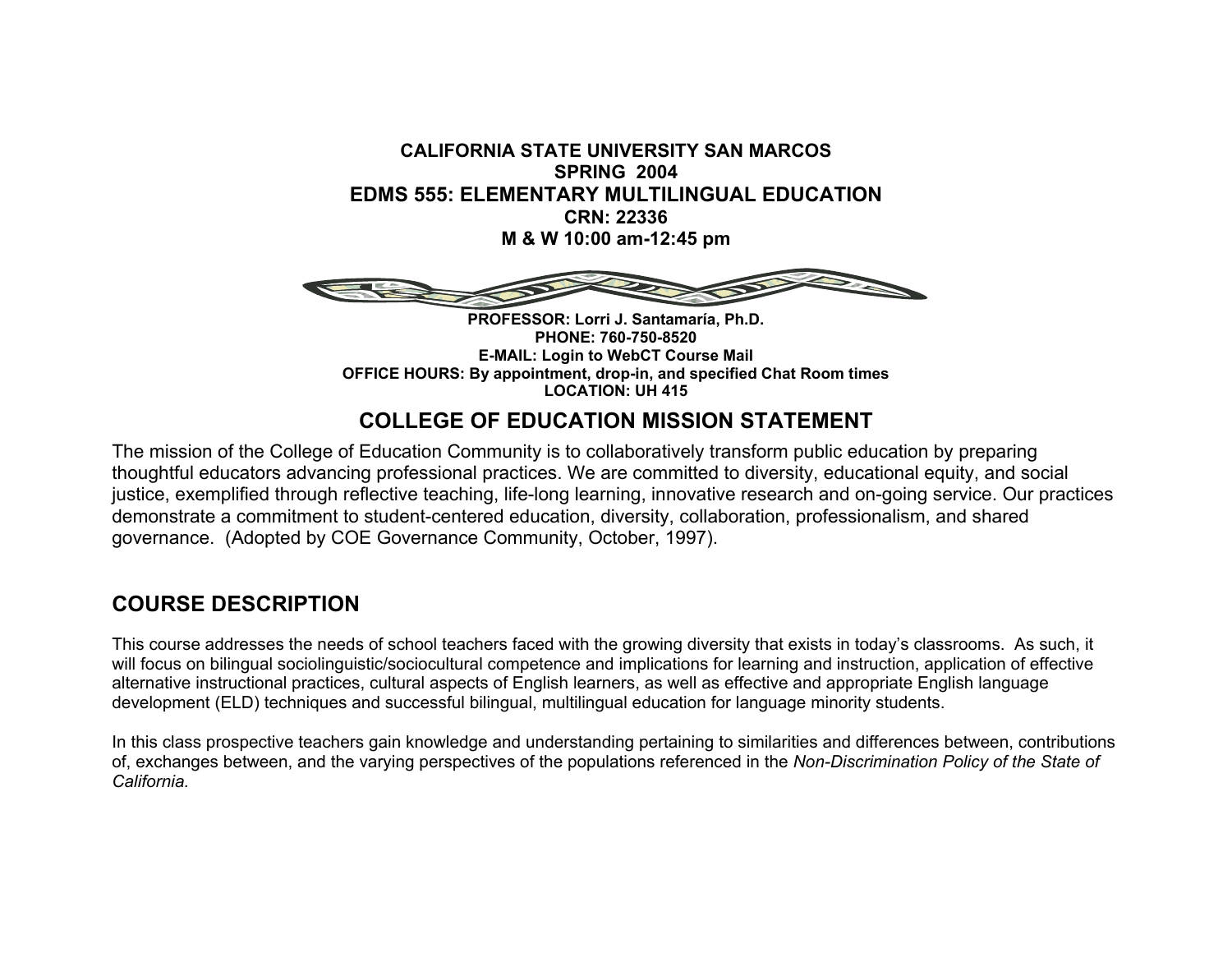# **AUTHORIZATION TO TEACH ENGLISH LEARNERS**

Beginning fall of 2002, CSUSM an early adopter of the new AB 2042 program standards, intends to prepare new teachers for the diversity of languages often encountered in California public school classrooms. The authorization to teach English learners is met through the infusion of content and experiences within the Multiple Subject Program, as well as additional coursework. Students successfully completing this program receive the Preliminary Multiple Subject Credential with authorization to teach English learners *(note: formerly called CLAD*).

### **STANDARD ALIGNMENT**

The course objectives, assignments, and assessments have been aligned with the CTC standards for Multiple Subjects Credential. Please be sure to incorporate artifacts from this class into your final comprehensive portfolio. Look for the violet standards embedded in your assignments and class work. The following standards are addressed in this class:

**Standard 3:** Relationship between Theory and Practice **Standard 4: Pedagogical Thought and Reflective Practice Standard 5**: Equity, Diversity, and Access to the Core Curriculum **Standard 7.a.b:** Preparation to Teach Reading-Language Arts **Standard 8:** Pedagogical Preparation for Subject-Specific Content Instruction **Standard 11.c :** Preparation to use Educational Ideas and Research **Standard 13: Preparation to Teach English Learners** 

### **TEACHER PERFORMANCE EXPECTATION (TPE) COMPETENCIES**

This course is designed to help teachers seeking the Multiple Subjects Credential to develop the skills, knowledge, and attitudes necessary to assist schools and districts in implementing effective programs for all students. The successful candidate will be able to merge theory and practice in order to realize a comprehensive and extensive educational program for all students. Look for the green TPEs embedded in your assignments and class work. The following TPE's are addressed in this course:

#### **Primary Emphasis**

**TPE 1:** Specific Pedagogical Skills for Subject Matter Instruction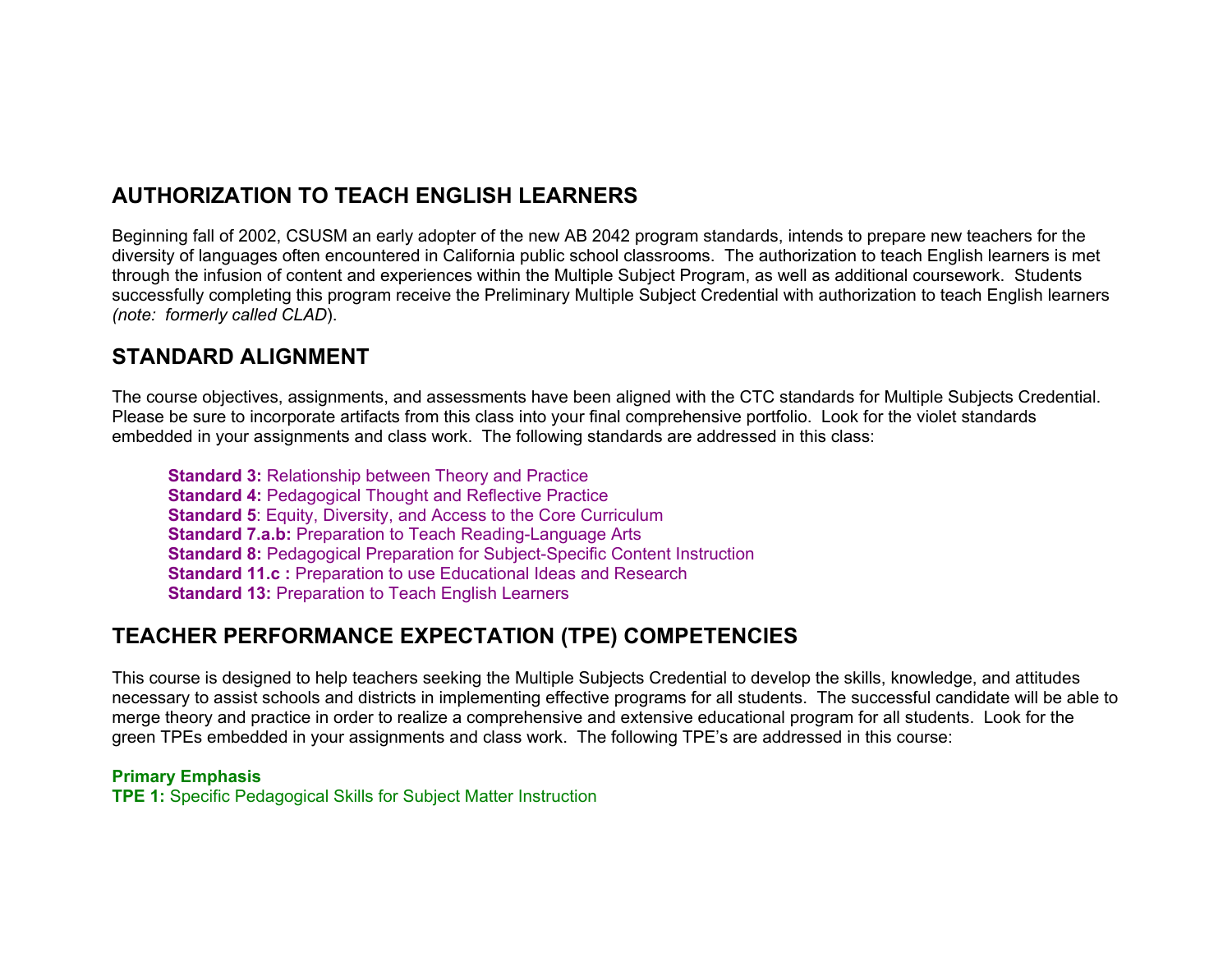**TPE 4:** Making Content Accessible **TPE 5:** Student engagement **TPE 7: Teaching English Learners** 

**Secondary Emphasis: TPE 3:** Interpretation and Use of Assessments **TPE 6:** Developmentally Appropriate Teaching Practices **TPE 11:** Social Environment**TPE 14**: Educational Technology **TPE 15**: Social Justice and Equity

# **COLLEGE OF EDUCATION ATTENDANCE POLICY**

Due to the dynamic and interactive nature of courses in the College of Education, all students are expected to attend all classes and participate actively. At a minimum, students must attend more than 80% of class time, or s/he *may not receive a passing grade* for the course at the discretion of the Professor*. Individual Professors may adopt more stringent attendance requirements.* Should the student have extenuating circumstances, s/he should contact the Professor as soon as possible. (*adopted by the COE Governance Community, December, 1997*). *NOTE: This means that if you miss three (3) classes you cannot receive a passing grade for the class!*

# **GENERAL CONSIDERATIONS**

#### *NOTE: THE PROFESSOR RESERVES THE RIGHT TO CHANGE, ADD TO, OR DELETE ANY MATERIAL FROM THE COURSE.*

#### **Academic Honesty**

I expect that each student will do his/her own work, and contribute equally to group projects and processes. Plagiarism or cheating is unacceptable under any circumstance. If you are in doubt about whether your work is paraphrased or plagiarized see the Plagiarism Prevention for Students website http://courses.csusm.edu/sthompsn/plagiarism/about\_site.html. If there are questions about academic honesty, please consult the University catalog.

#### **Appeals**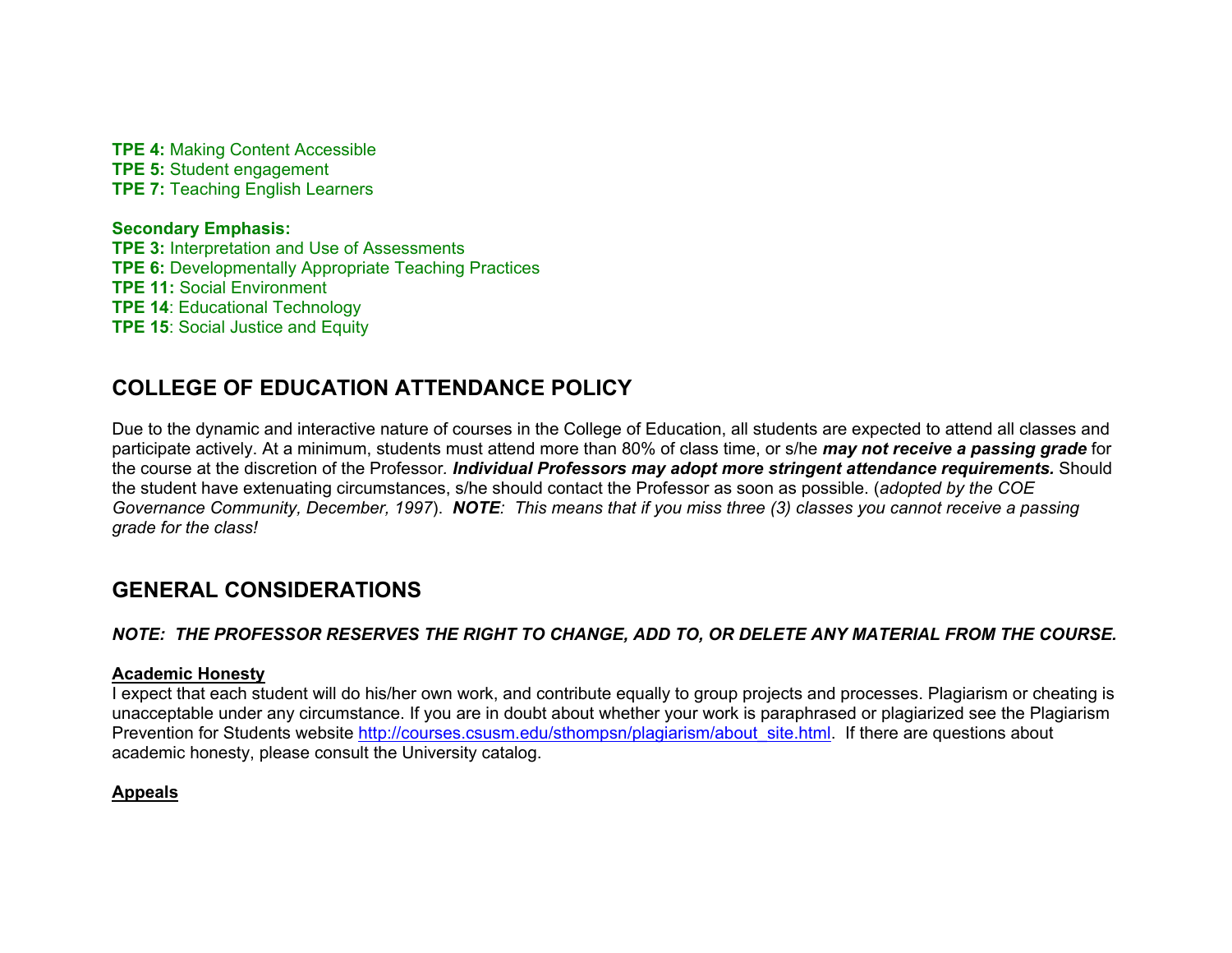Every student has the right to appeal grades, or appeal for redress of grievances incurred in the context of any class. Disputes may be resolved informally with the professor, or through the formal grades appeal process. For the latter, consult Dr. P. Kelly, Associate Dean.

#### **Ability**

Every student has the right to equitable educational consideration and appropriate accommodation. Students having differing ability (mobility, sight, hearing, documented learning challenges, first language/English as a second language) are requested to contact the professor at the earliest opportunity. Every effort will be made to accommodate special needs. Students are reminded of the availability of Disabled Student Services, the Writing Center, technology assistance in the computer labs, and other student support services available as part of reasonable accommodation for special needs students.

If you require reasonable accommodations please contact Disabled Student Services in order to make the necessary arrangements. This organization is located in Craven Hall, Room 5025a, and can be reached at (760) 750-4905 or (760) 750-4909 (TDD users).

# **GENERAL COURSE OBJECTIVES**

- 1) You will have opportunities to become familiar with basic terms, philosophies, problems, issues, history, and practices related to the education of language minority persons in California and the US.
- 2) You will have opportunities to demonstrate understanding of the most important goals of bilingual/multicultural education.
- 3) You will have opportunities to explain the theoretical framework upon which bilingual education is founded.
- 4) You will have opportunities to demonstrate understanding of existing student identification, assessment, and language redesignation requirements for the state of California.
- 5) You will have opportunities to explain the connections between bilingual education, English as a second language, SDAIE and other pertinent methodologies.
- 6) You will demonstrate several models of multicultural education and their implications for curriculum, instruction, and educational policy.
- 7) You will have opportunities to explain the meaning of culture, differentiated index, the necessity for cultural convergence in schools, and other research-based related notions of multicultural education.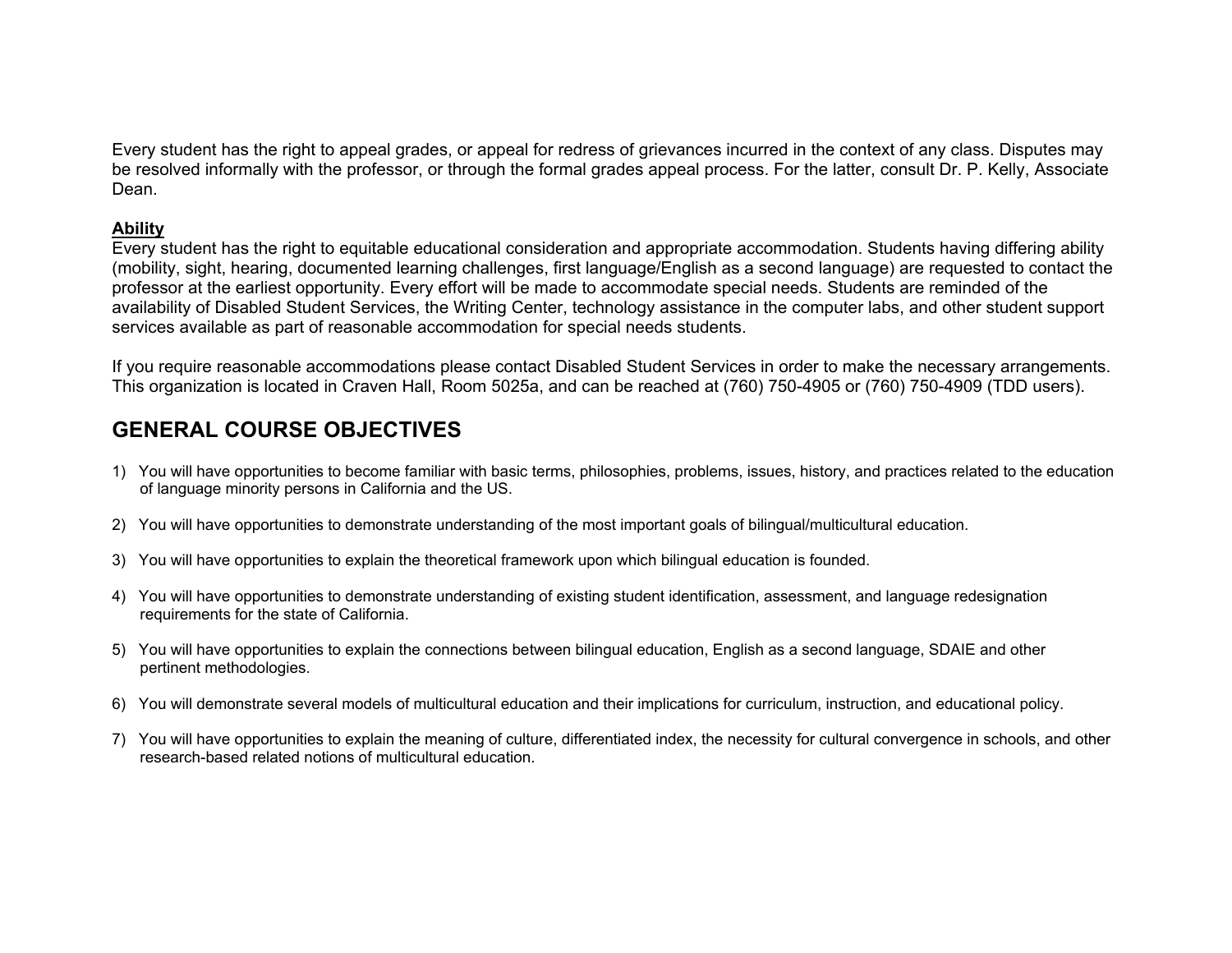8) You will learn to develop and understand each individual student, create a more just and humane learning environment, and help students in their growth and development as human beings.

## **COURSE REQUIREMENTS**

### **REQUIRED TEXTS**

Crawford, J. (1999). *Bilingual education: History, politics, theory and practice (4th Edition).* Los Angeles, CA: Evaluation, Dissemination and Assessment Center, CSULA

Echevarria, J. & Graves, A. (2003). Sheltered content instruction: Teaching English- language learners with diverse abilities. Boston: Allyn & Bacon.

Peregoy, S. F. & Boyle, O. F. (2004) *Reading, Writing, & Learning in ESL* (3<sup>rd</sup> Edition). Longman.

### **COURSE REQUIREMENTS**

In this class, all students begin with 100 points. Points will be deducted from your total, based on the quality of the work you turn in for each assignment.

In addition, all students are expected to participate in class activities and demonstrate reflective learning. It is important that students are well prepared for course sessions by completing the readings and assignments scheduled before class meetings. Unless otherwise negotiated with the instructor, all assignments are to submitted to **WebCT Assignments** on the due date. **Assignments not submitted on due date will lose 10% of earned credit per day.** Assignments should be typed and double-spaced. Hard copies of assignments will be student or peer evaluated and turned in at the end of the semester in a final learning portfolio due **Friday March 12.**

The following grading scale will be used with the points students have remaining at the end of class:

93-100%……….………..A90-92%……….…………A-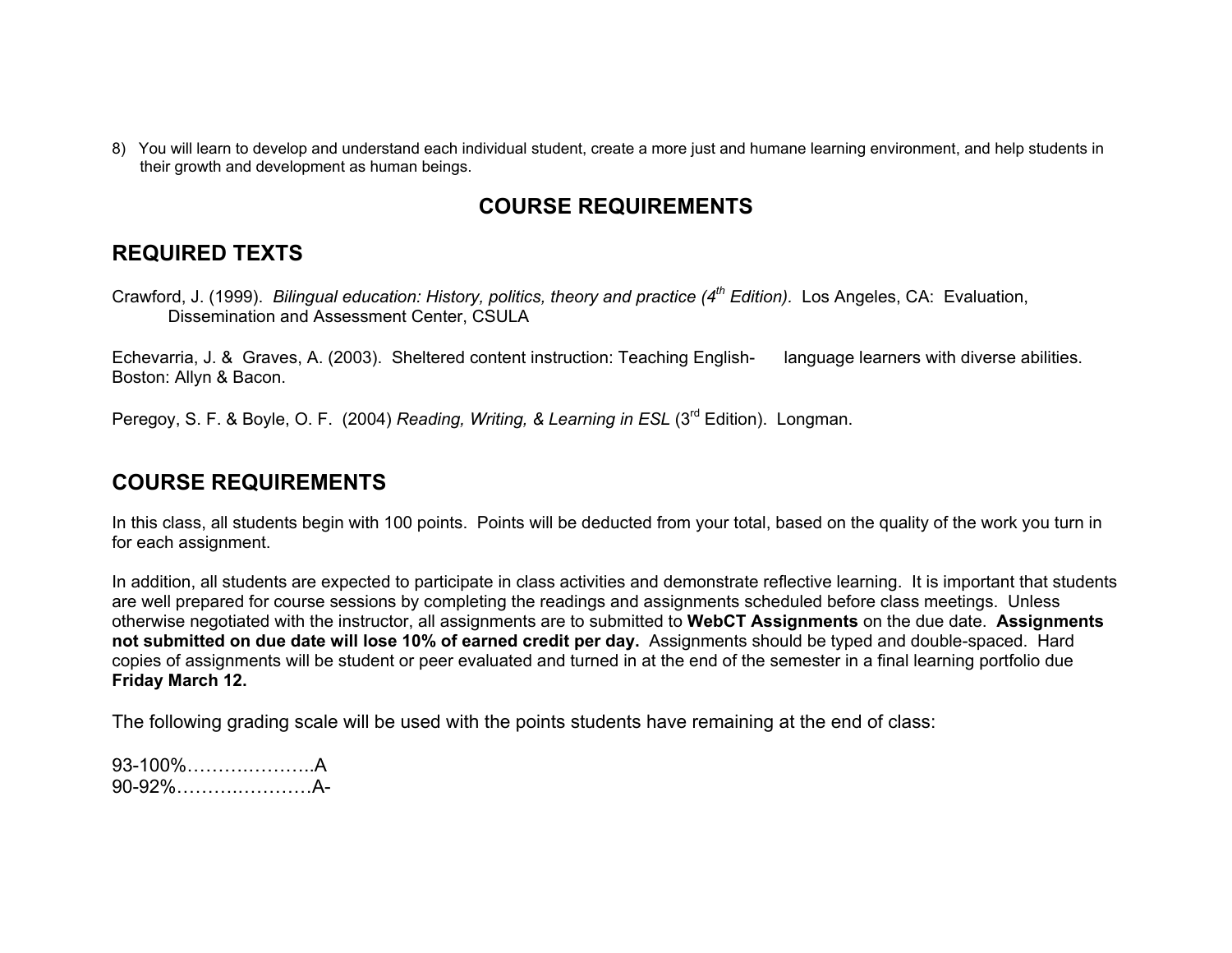| 88-89%B+        |  |
|-----------------|--|
| 83-87%B         |  |
| 80-82%B-        |  |
| <u>75-79%C+</u> |  |
|                 |  |
|                 |  |
| 70-71C-         |  |
| 60-69%D         |  |

*Note: Students are reminded that the College requires completion of this course with a C+ or higher.*

All assignments are due on the dates indicated below (also indicated on the course weekly activity listing). On the due date, credit for completion will be recorded. At the end of the course, your learning portfolios with each assignment and self-assessments (and/or peer-assessments) will be turned in to me. You are responsible for keeping your work organized and ready for final presentation and evaluation. Please manage your time and plan accordingly. Assignments must be *word processed/ typewritten, double-spaced, with standard margins, unless completed in class*. It is expected that all assignments will reflect university level composition.

## **ASSIGNMENTS, DUE DATES, AND BEGINNING POINT VALUES**

1. **Attendance, Disposition, and Class Participation** 

 **20 points**

**Standard 4:** Pedagogical Thought and Reflective Practice

**Primary Emphasis TPE 5:** Student engagement

**Secondary Emphasis: TPE 11:** Social Environment **TPE 14**: Educational Technology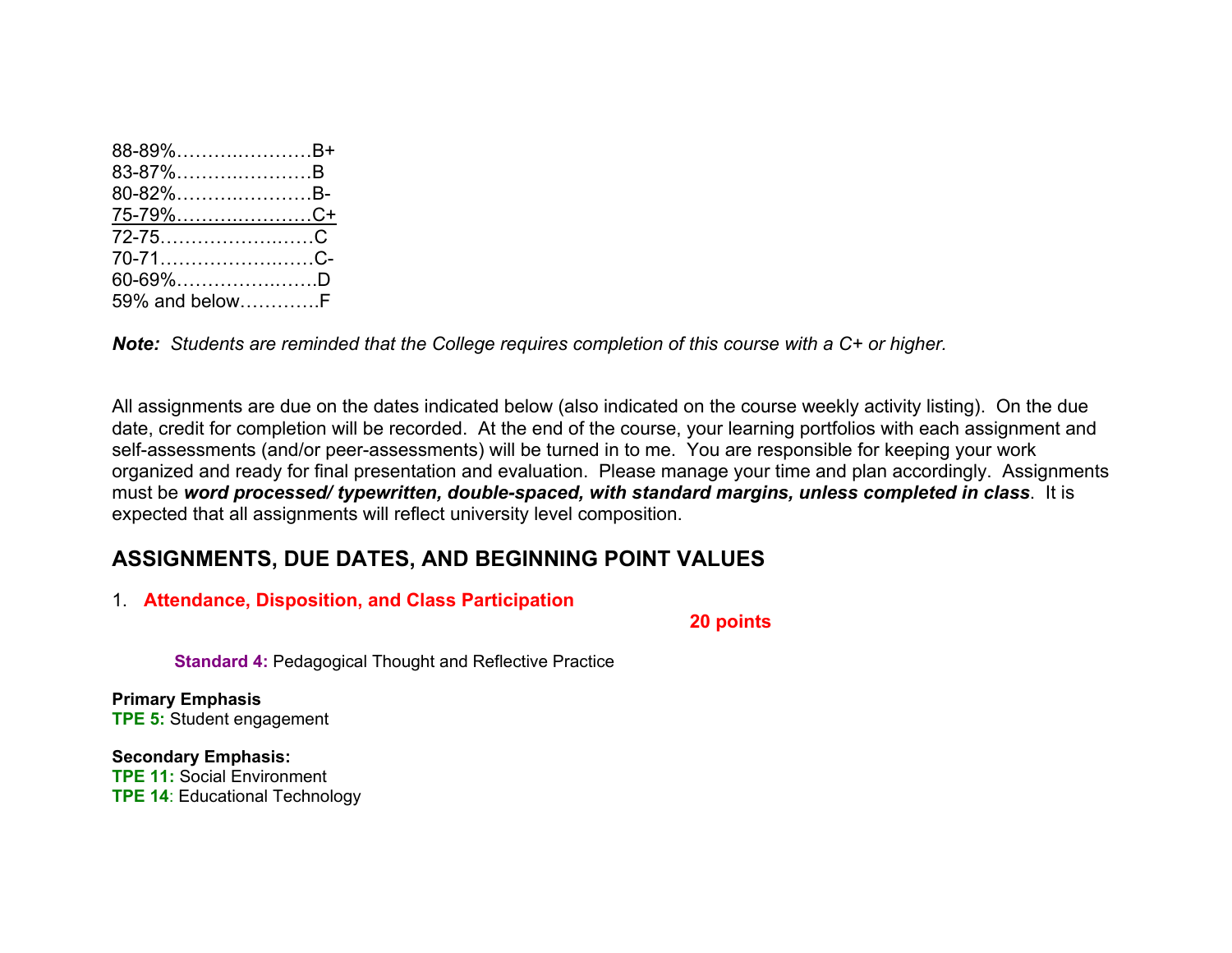First is the expectation that you will attend all class sessions and participate actively in class activities, group and individual sharing, and discussions. Remember, if you miss three class sessions (or more), you will automatically lose between 30 and 40 points, dropping your grade to the C range, based on the COE attendance policy. Attendance on WebCT will be taken as well as "in class" attendance. Your regular participation in this forum is as important as your physical attendance in class.

#### 2. **Discussion Board Interactive Journal Entries/ Responses (4 @ 5 pts each)** *(Due: See course assignment listing)* **20 points**

**Standard 3:** Relationship between Theory and Practice **Standard 4:** Pedagogical Thought and Reflective Practice

#### **May include all Primary and Secondary TPE Emphasis (see complete listing in Assignment 5)**

Interactive electronic discussions are a way for learning communities to entertain and respond to your questions, reflections, insights, or concerns regarding course content. They also facilitate relationships between students and professors. Your peers or course professor will respond to your entries with clarifying questions to further your thinking process. Try to begin your next entry, by answering these questions.

These 2 to 3 paragraph responses will be maintained about every other week and may include the following:

- • Summaries, descriptions, or reactions to the topics discussed in class or from readings reflecting understanding of key concepts. Both comments from professor and other students may be reflected on the discussion board.
- • Meta-reflections and/or analysis of key concepts, particularly in terms of the connections that can be made between class discussions and teaching English language learners, with specific examples from student teaching experiences, school observations, or other personal experiences in diverse settings. It is critical that direct connections are made with teaching experiences in the form of anecdotes, case studies, or narratives.
	- Entries will be graded according to comprehensiveness, insightful connections, and "deep understanding" of the issues. The class discussion board should address instructional concerns, school structures, teaching strategies, and school environments related to social justice and equity in diverse settings. In addition to grading each entry, I will personally respond to 6 random entries per due date.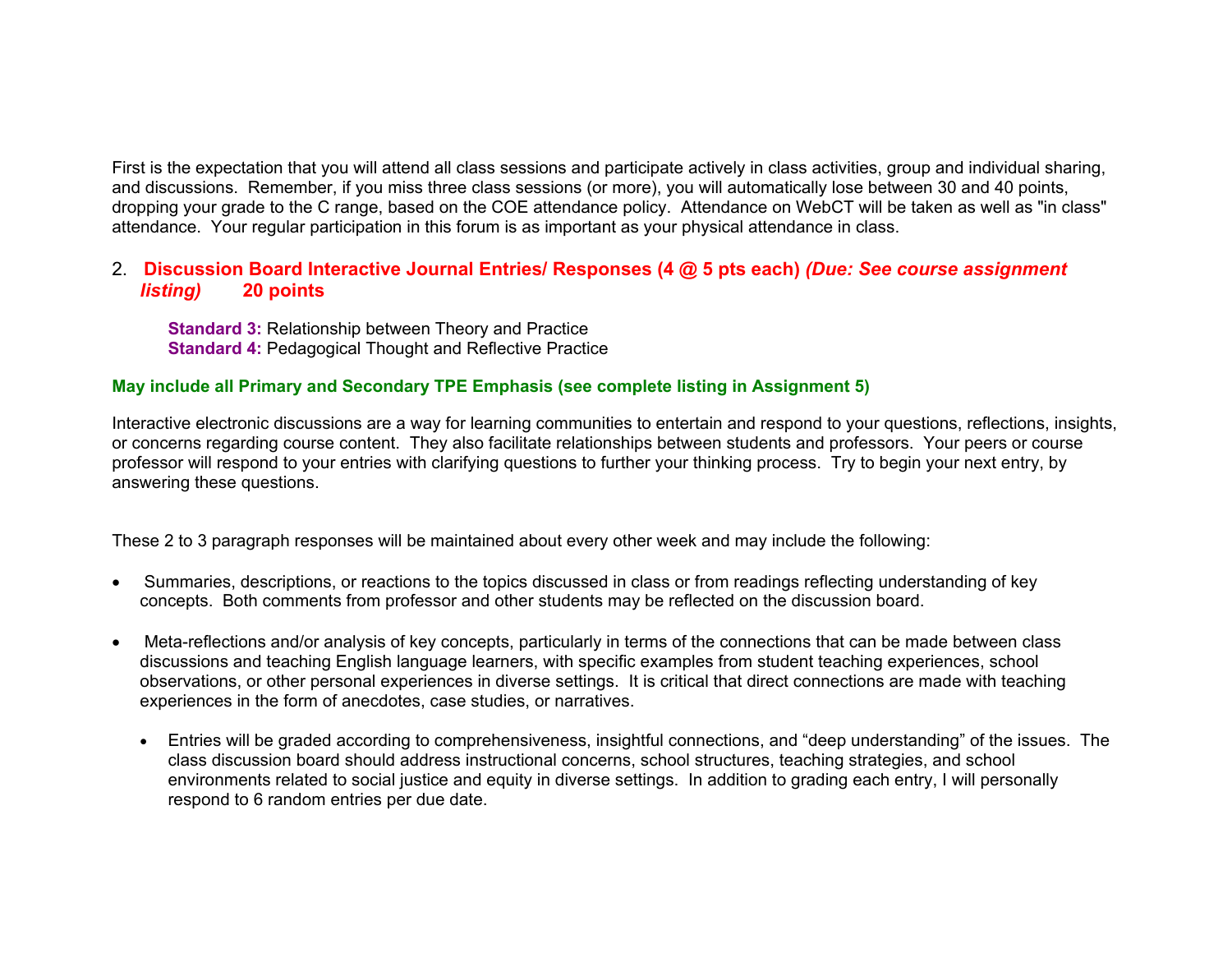You are responsible for (1) self-assessments for each of your entries and (2) providing a printed version of each one of your entries/responses in your final learning portfolio (Due October 24).

#### 3. **Lesson Transformation** *(DUE: See course assignment listing, please WebCT submit your work on date indicated)* **10 points**

**Standard 5**: Equity, Diversity, and Access to the Core Curriculum **Standard 8:** Pedagogical Preparation for Subject-Specific Content Instruction

#### **Primary Emphasis**

**TPE 1:** Specific Pedagogical Skills for Subject Matter Instruction

**TPE 4:** Making Content Accessible

**TPE 5:** Student engagement

**TPE 7: Teaching English Learners** 

#### **Secondary Emphasis:**

**TPE 6:** Developmentally Appropriate Teaching Practices

**TPE 11:** Social Environment

- For this assignment you will write a 1 page case study describing the classroom you are assigned to for your student teaching. If this assignment does not have students who are English language learners, focus on learners who are culturally and/or linguistically diverse, and/or students who have physical disabilities, or create a fictional classroom with a diverse student body.
- You will then go on-line to find find a generic lesson plan designed for students in this grade level (use Google or another search engine).
- Finally, based on your readings, class discussions, and learnings modify, adapt, and change this lesson plan making it accessible to the English language learners in your actual or created environment.

You are responsible for (1) peer reviewing another colleague's assignment (to be traded on 10/17) and (2) providing a SIGNED peer review of your assignment, as well as (3) the original lesson plan and (4) your actual assignment as part of your final learning portfolio (Due Oct 24).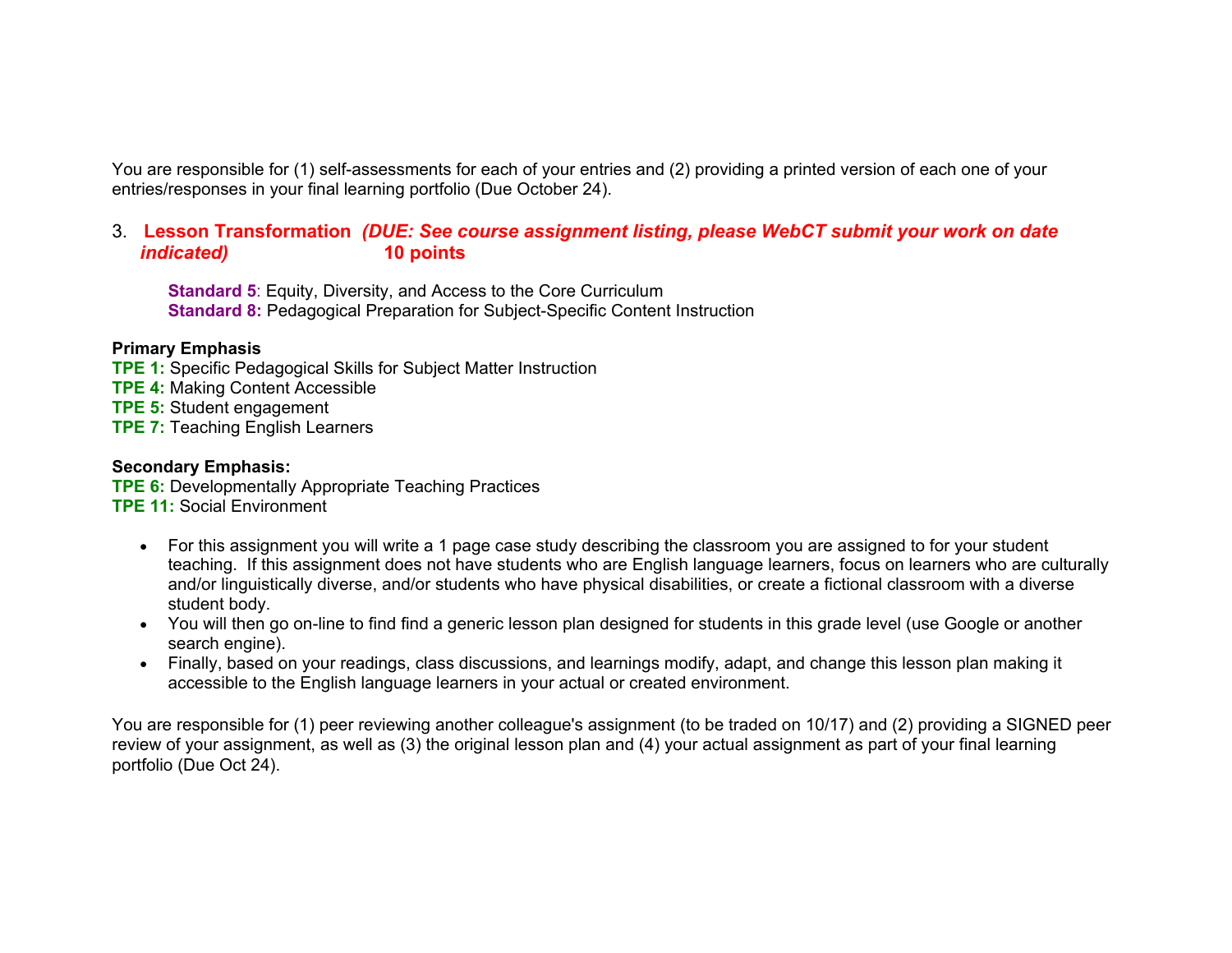#### 4. **Multicultural/ Multilingual Research Reviews (2 @ 10pts each) (***Due: See course assignment listing)*  **15 points**

**Standard 11.c :** Preparation to use Educational Ideas and Research

#### **Primary Emphasis**

**TPE 7:** Teaching English Learners

#### **Secondary Emphasis:**

**TPE 14**: Educational Technology

- **TPE 15: Social Justice and Equity** 
	- For this assignment you are to go to the CSUSM Library website, find and select a journal article published in the last 5 years on Multicultural, Bilingual, or Multilingual Elementary Education. I will model this exercise in class.
	- You will read each article and provide a one page summary of each including a one paragraph reaction to the piece.
	- Refer to the APA website for correct electronic reference listing at http://www.apastyle.org/elecsource.html
	- You will be expected to present a 5 minute quick-talk on one of your articles during the course of the semester.
	- 5 points are allotted for each written review and 5 points are for your presentation.
	- Following each presentation, your peers will assess your presentation quality and provide verbal feedback. I will provide immediate feedback as well.
	- You will be selected randomly to present your articles beginning Monday September 15. Please be prepared.
- 5. **Literature-based Social Justice Thematic Unit (Due:** *See course assignment listing***) 25 points**

**Standard 7.a.b:** Preparation to Teach Reading-Language Arts **Standard 13:** Preparation to Teach English Learners

#### **Primary Emphasis**

- **TPE 1:** Specific Pedagogical Skills for Subject Matter Instruction
- **TPE 4:** Making Content Accessible
- **TPE 5:** Student engagement
- **TPE 7:** Teaching English Learners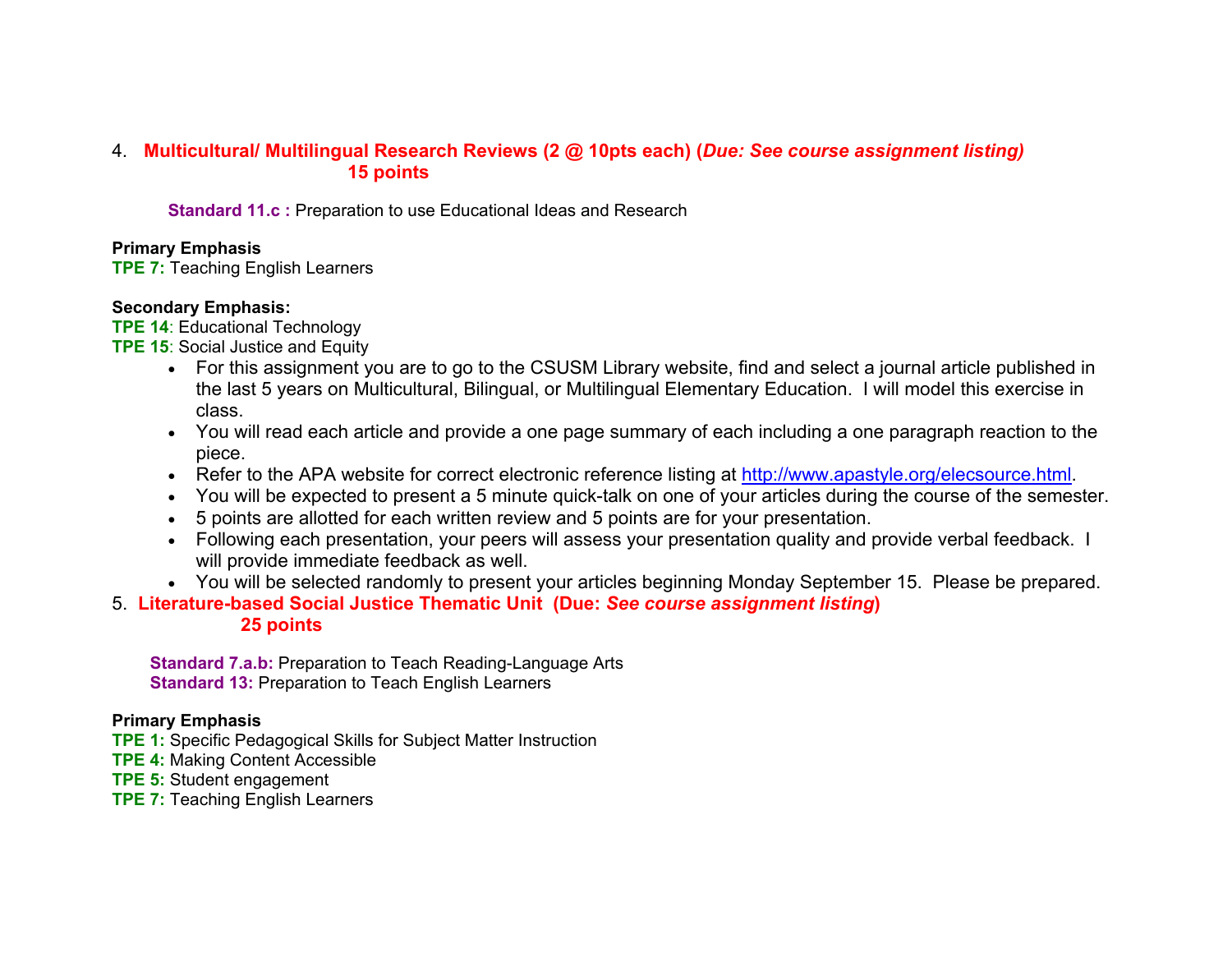#### **Secondary Emphasis:**

- **TPE 3:** Interpretation and Use of Assessments
- **TPE 6:** Developmentally Appropriate Teaching Practices
- **TPE 11:** Social Environment
- **TPE 14**: Educational Technology
- **TPE 15: Social Justice and Equity**

#### **Part I: Critical Assessment Task (CATs) (12 pts)**

- In groups of 3-4 (NO EXCEPTIONS), you will have the opportunity to develop a literature-based social justice and equity thematic unit that will include appropriate literature selections reflecting multicultural perspectives for students in grades K-2, 3-6, or 7-8.
- Choose six powerful children's multicultural selections that should be the center of curriculum focused on social justice and equity issues for different times throughout a specified time of the year.
- This plan should include an **outline of how the multicultural books will be used throughout the specified time of the year** and a justification (explanation) of the selections made.
- At least three of the books must be bilingual (English and another language) with a brief discussion of how "primary language support" will be incorporated into the unit.
- Using the books as your foundation, write **four** detailed reading and writing lesson plans that will clearly delineate how every child will be successful by providing universal access to diverse students (e.g., gifted, English learners, special needs, nonreaders, poor).
- Applying the SDAIE criteria discussed, include SDAIE activities in your comprehensive lesson plans.
- Ask yourselves the following questions about each one of your original lesson plans:
- •Does the lesson use visuals, manipulatives, realia, drama, or other techniques that would facilitate understanding?
- •Does the lesson take into consideration the varying English proficiencies of language minority students?
- • Do the lesson strategies incorporate group collaboration, cooperative learning activities, peer assistance, or other work-group techniques?
- •Does the lesson incorporate the language and culture of language minority students?
- •Is the curriculum reflected in the lesson challenging and not watered-down?
- •Does the lesson include the 7-Intelligences and/or multiple modalities?
- •Are the community/parents of English learners included in the unit of study?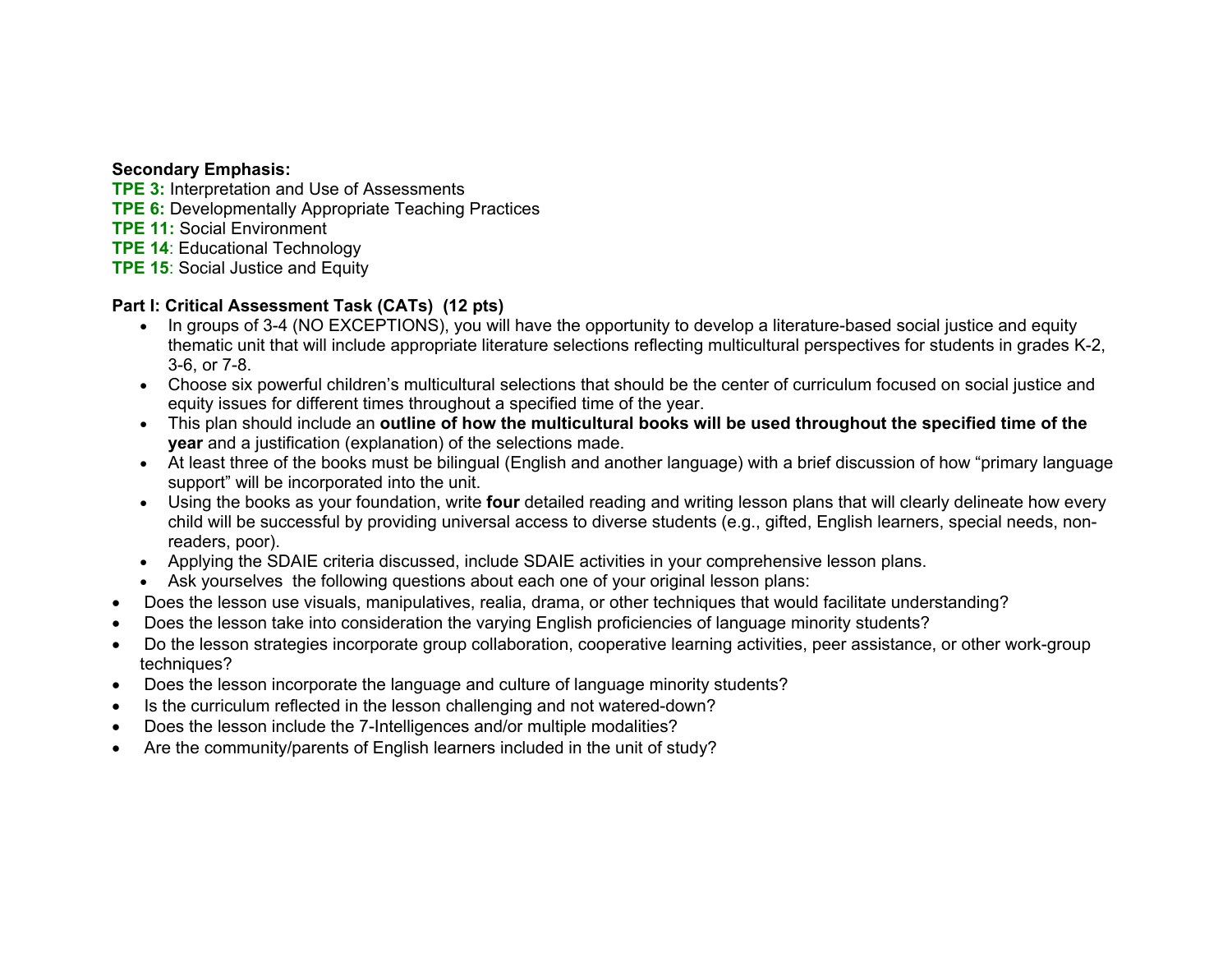#### **The format of the literature-based social justice and equity thematic unit should include:**

- 1. Focus of the unit and brief summary of each book.
- 2. Grade level this unit is appropriate for.
- 3. Outline/plan of how the books will be used throughout the specified time of the year.
- 4. Reading and writing lesson plan that will identify standards being covered.
- 5. Identify Assessment strategies: How you will determine students learned what you intended (how you will assess them)?
- 6. Primary language support component of the unit plan.
- 7. Appropriate accommodations and support for the wide variety of students in CA classrooms (be specific).
- 8. A list of your books on the WebCT for your colleagues future use.

#### **Part II: Roundtable Discussion and Presentation Sessions (30 minutes each group) (8 pts)**

Panel roundtables will be set up to provide space for each group to present/display their literature selections and/or units and Powerpoint lesson demonstrations (CATs). Other class members will listen/ participate to the discussions.

Note: Dr. Alice Quiocho has developed an excellent website with a bibliography of children's literature and multicultural books that could be a great resource for you (http://www.csusm.edu/Quiocho).

#### **Part III: Self and Group Assessment (5 pts)**

As part of this assignment you will describe your role as an individual working as a group member including personal and group responsibilities. You will determine whether points should be deducted based on the quality of this culminating experience.

100 points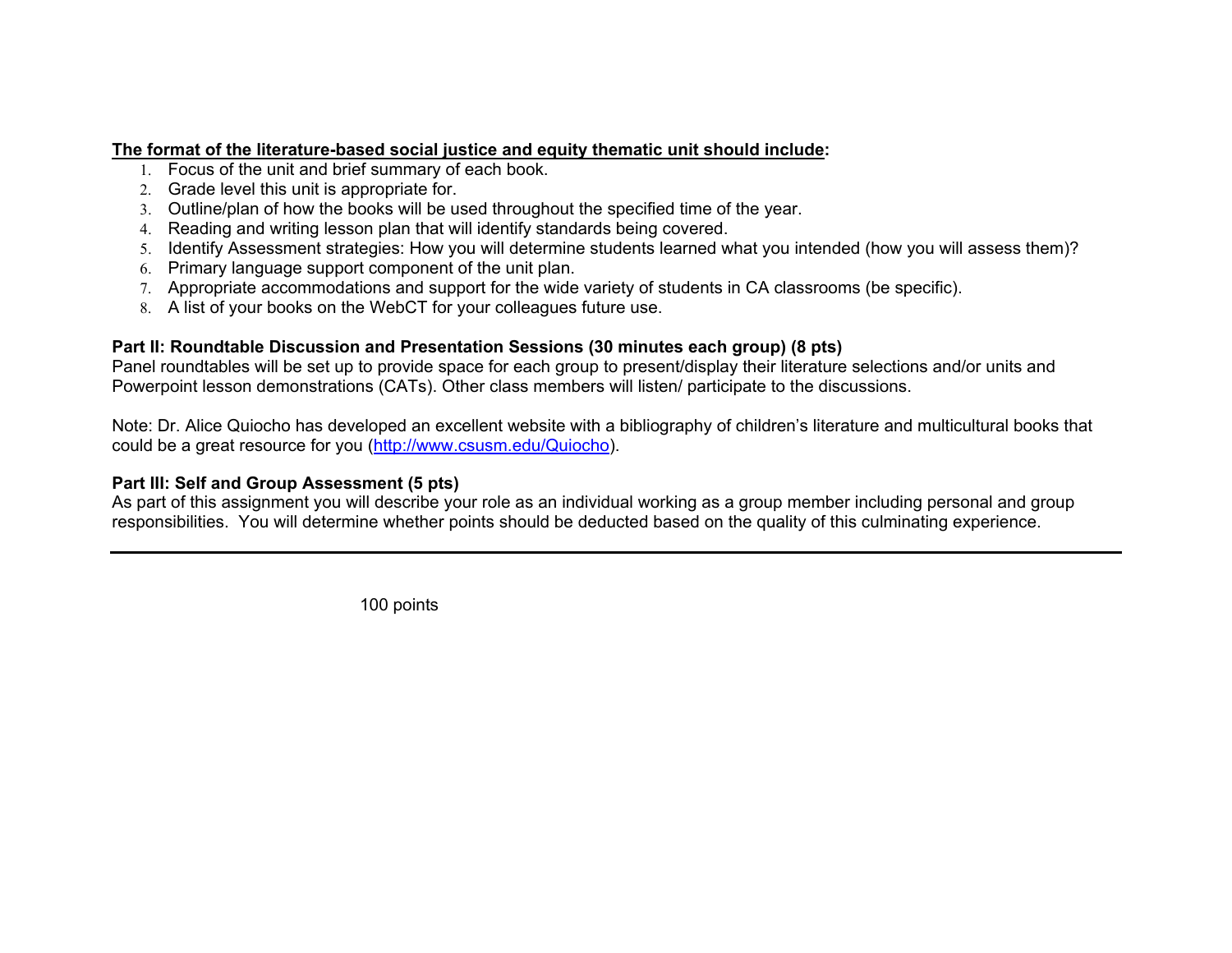# **TEACHER PERFORMANCE EXPECTATIONS (TEP)**

### **DISCUSSION BOARD INTERACTIVE JOURNAL ENTRIES/ RESPONSES (20 points) – Scoring Rubric**

| <b>Criteria</b>                                         | <b>Developing</b><br>6 pts<br><b>Deducted</b>                                                                                                                                                                                 | <b>Nearly</b><br><b>Meets</b><br>4 pts<br><b>Deducted</b>                                                                                                                                                                             | <b>Meets</b><br>2 pts<br><b>Deducted</b>                                                                                                                                                                                | <b>Exceeds</b><br>No pts<br><b>Deducted</b>                                                                                                                                                                              |
|---------------------------------------------------------|-------------------------------------------------------------------------------------------------------------------------------------------------------------------------------------------------------------------------------|---------------------------------------------------------------------------------------------------------------------------------------------------------------------------------------------------------------------------------------|-------------------------------------------------------------------------------------------------------------------------------------------------------------------------------------------------------------------------|--------------------------------------------------------------------------------------------------------------------------------------------------------------------------------------------------------------------------|
| <b>TPE 4-</b><br><b>Making</b><br><b>Content Access</b> | Although there is<br>some<br>understanding of<br>theory and practice,<br>candidates are<br>unable to<br>demonstrate in their<br>written reflections<br>access to content<br>for ELLs.                                         | Candidates apply<br>some theories and<br>practice in writing that<br>likely will provide<br>access to content for<br>Els.                                                                                                             | Candidates apply theories<br>and practice to demonstrate<br>how Els will have access to<br>content as they reflect in<br>writing on the major ideas,<br>concepts, and topics<br>discussed in class and<br>readings.     | Candidates application of theory<br>and practice demonstrate in the<br>reflective writing access to<br>content for all students                                                                                          |
| TPE-7<br><b>Teaching Englis</b><br><b>Learners</b>      | Candidates<br>demonstrate in their<br>interactive journals<br>that they know and<br>can apply few<br>pedagogical<br>theories, principles,<br>and instructional<br>practices for<br>comprehensive<br>instruction of<br>English | Candidates<br>demonstrate in their<br>interactive journals<br>that they know and<br>can apply some<br>pedagogical theories,<br>principles, and<br>instructional practices<br>for comprehensive<br>instruction of English<br>learners. | Candidates demonstrate in<br>their interactive journals that<br>they know and can apply<br>pedagogical theories,<br>principles, and instructional<br>practices for comprehensive<br>instruction of English<br>learners. | Candidates demonstrate in their<br>interactive journals that they know<br>and can apply pedagogical<br>theories, principles, and<br>instructional practices for<br>comprehensive instruction of ALL<br>English learners. |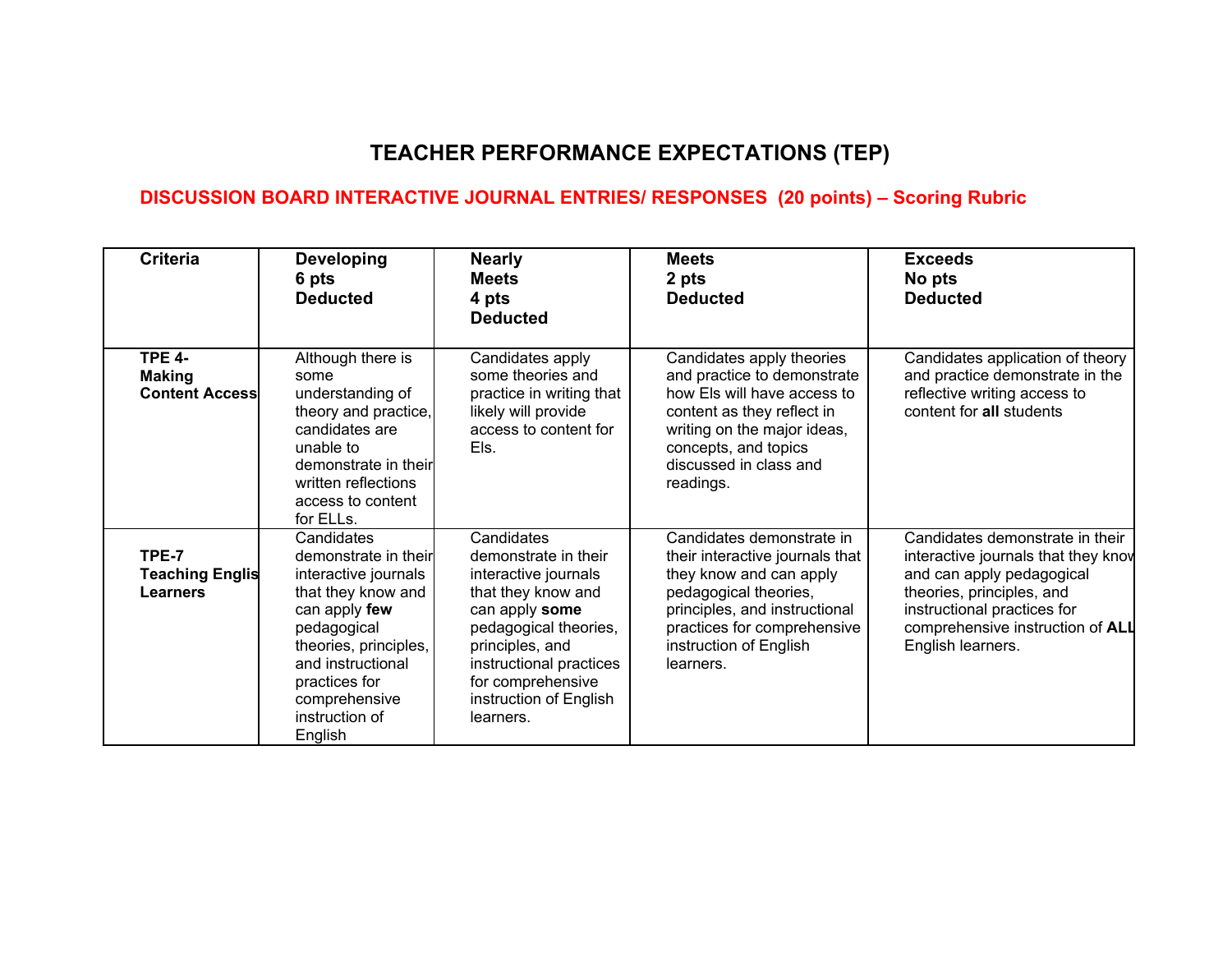| <b>Criteria</b>                                         | <b>Developing</b><br>3 pts Deducted                                                                                                                                                                                                          | <b>Nearly</b><br><b>Meets</b><br>2 pts Deducted                                                                                                                                                                                                                                                                                      | <b>Meets</b><br>1 pt Deducted                                                                                                                                                                                                                                                                                                       | <b>Exceeds</b><br>No pts<br><b>Deducted</b>                                                                                                                                                                                                                                                                 |
|---------------------------------------------------------|----------------------------------------------------------------------------------------------------------------------------------------------------------------------------------------------------------------------------------------------|--------------------------------------------------------------------------------------------------------------------------------------------------------------------------------------------------------------------------------------------------------------------------------------------------------------------------------------|-------------------------------------------------------------------------------------------------------------------------------------------------------------------------------------------------------------------------------------------------------------------------------------------------------------------------------------|-------------------------------------------------------------------------------------------------------------------------------------------------------------------------------------------------------------------------------------------------------------------------------------------------------------|
| <b>TPE 4-</b><br><b>Making</b><br><b>Content Access</b> | Teacher<br>candidate is<br>unable to<br>determine if<br>lesson<br>observed is<br>consistent with<br>pedagogical<br>theories,<br>principles, and<br>instructional<br>practices for<br>making content<br>accessible to<br>English<br>learners. | Candidates can partially<br>determine if lesson<br>observed is consistent with<br>pedagogical theories,<br>principles, and instructional<br>practices for making content<br>accessible to English<br>learners.                                                                                                                       | Candidates are able to<br>determine if lesson observed<br>makes content accessible to<br>students with different levels<br>of proficiency in English and<br>primary language.                                                                                                                                                       | Candidates can apply<br>pedagogical theories,<br>principles, and instructional<br>practices for making content<br>accessible to all English<br>learners by offering<br>appropriate suggestions.                                                                                                             |
| <b>TPE 5-</b><br><b>Student</b><br><b>Engagement</b>    | Candidates of<br>English learners<br>are unaware if<br>lesson<br>observed<br>engages<br>students or is<br>appropriate for<br>the levels of<br>English<br>proficiency and<br>primary<br>language.                                             | <b>Candidates of English</b><br>learners are not always<br>certain if lesson observed<br>clearly communicates<br>objectives, ensures<br>understanding, monitors<br>progress, adjusts instruction<br>according to levels of<br>English proficiency and<br>primary language, and<br>incorporates community<br>resources appropriately. | <b>Candidates of English</b><br>learners are able to<br>determine if lesson observed<br>clearly communicates<br>objectives, ensures<br>understanding, monitors<br>progress, adjusts instruction<br>according to levels of English<br>proficiency and primary<br>language, and incorporates<br>community resources<br>appropriately. | Teachers candidates can<br>confirm that the lesson<br>observed engages ALL<br>English learners in the<br>academic program; and<br>students know objectives,<br>understand key concepts, are<br>aware of their progress, and<br>their home language and<br>culture are part of the<br>classroom environment. |

# **LESSON TRANSFORMATION (10 points) – Scoring Rubric**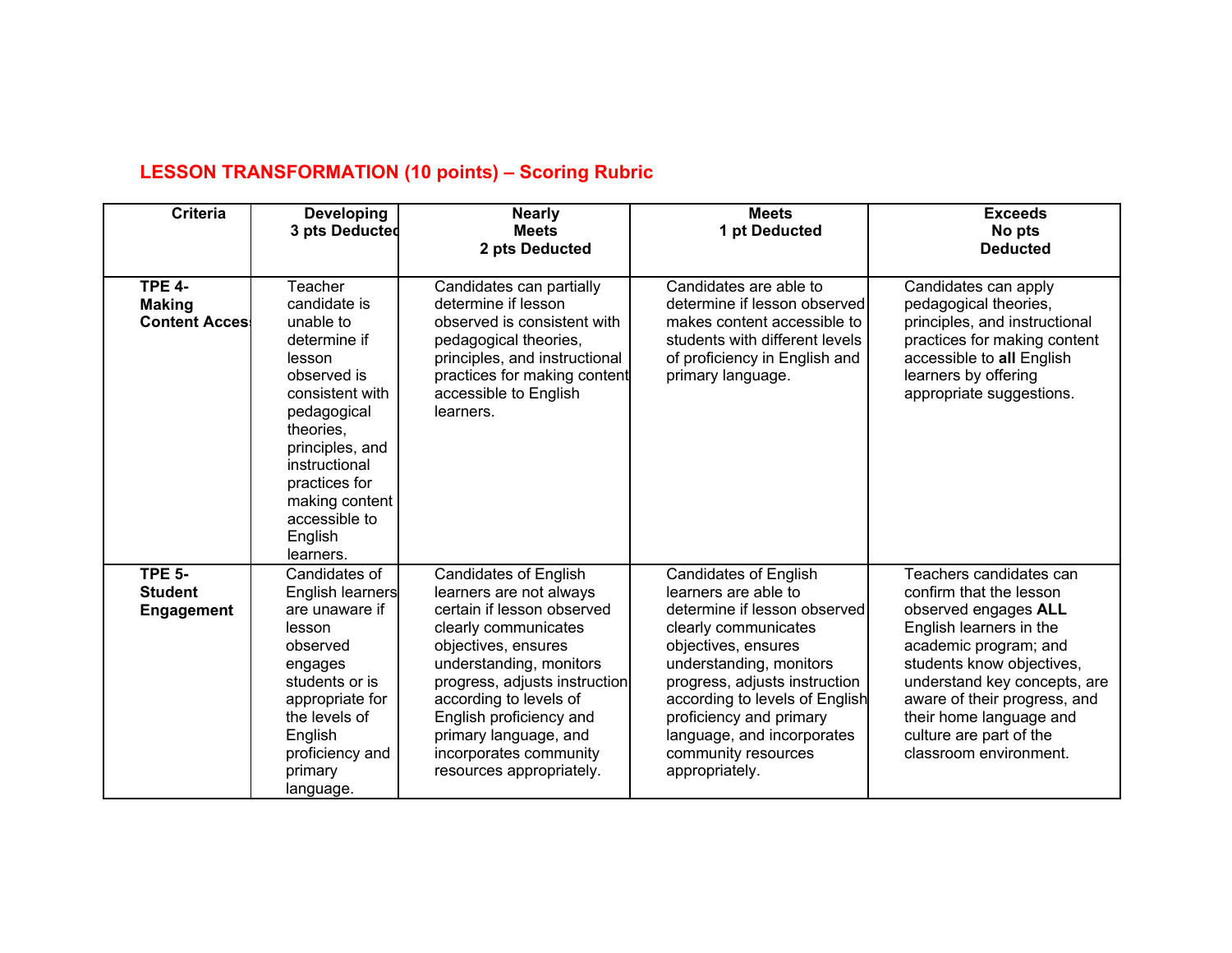# **Literature-based Social Justice Thematic Unit (25 points) – Scoring Rubric**

| <b>Criteria</b>                              | <b>Developing</b><br>6 pts<br><b>Deducted</b>                                                                                                             | <b>Nearly</b><br><b>Meets</b><br>4 pts<br><b>Deducted</b>                                                                                                                                                                                               | <b>Meets</b><br>2 pts<br><b>Deducted</b>                                                                                                                                                                                                                                              | <b>Exceeds</b><br>No pts<br><b>Deducted</b>                                                                                                                                                                                                          |
|----------------------------------------------|-----------------------------------------------------------------------------------------------------------------------------------------------------------|---------------------------------------------------------------------------------------------------------------------------------------------------------------------------------------------------------------------------------------------------------|---------------------------------------------------------------------------------------------------------------------------------------------------------------------------------------------------------------------------------------------------------------------------------------|------------------------------------------------------------------------------------------------------------------------------------------------------------------------------------------------------------------------------------------------------|
| <b>TPE 4-Making</b><br><b>Content Acces!</b> | Candidates use<br>mostly<br>traditional<br>instructional<br>practices that<br>deny access to<br>the content to<br>non-readers<br>and English<br>learners. | Candidates use some<br>instructional practices to<br>make multicultural literature<br>books accessible, but few<br>non-readers and English<br>learners have access to<br>content.                                                                       | Candidates use a variety of<br>instructional practices to<br>make multicultural literature<br>selections accessible to<br>diverse students.                                                                                                                                           | All students have access to<br>the content of multicultural<br>literature books, including<br>non-readers and students<br>with varying levels of English<br>proficiency                                                                              |
| TPE-7                                        | Multicultural                                                                                                                                             | Candidates select some                                                                                                                                                                                                                                  | Candidates select authentic                                                                                                                                                                                                                                                           | Teaching candidates include                                                                                                                                                                                                                          |
| <b>Teaching Engli</b>                        | literature books                                                                                                                                          | authentic multicultural                                                                                                                                                                                                                                 | multicultural literature books                                                                                                                                                                                                                                                        | justification for the selection                                                                                                                                                                                                                      |
| <b>Learners</b>                              | are not<br>authentic, do<br>not reflect the<br>diversity in<br>schools, and<br>the primary<br>language of<br>students is not<br>considered.               | books, primary language is<br>not included or not well<br>translated, reading and<br>writing activities are<br>inappropriate for levels of<br>proficiency in English and<br>primary language, and<br>assessments are non-<br>existent or inappropriate. | that reflect diversity of the<br>classroom, to include the<br>primary language of English<br>learners, develop reading<br>and writing instructional<br>activities appropriate for<br>levels of proficiency in<br>English and primary<br>language, and create<br>relevant assessments. | and purpose of each book,<br>taking into account the varying<br>learning and social needs of<br>individual students or groups in<br>their own classroom. Writing<br>and reading activities meet the<br>academic and social needs of<br>all students. |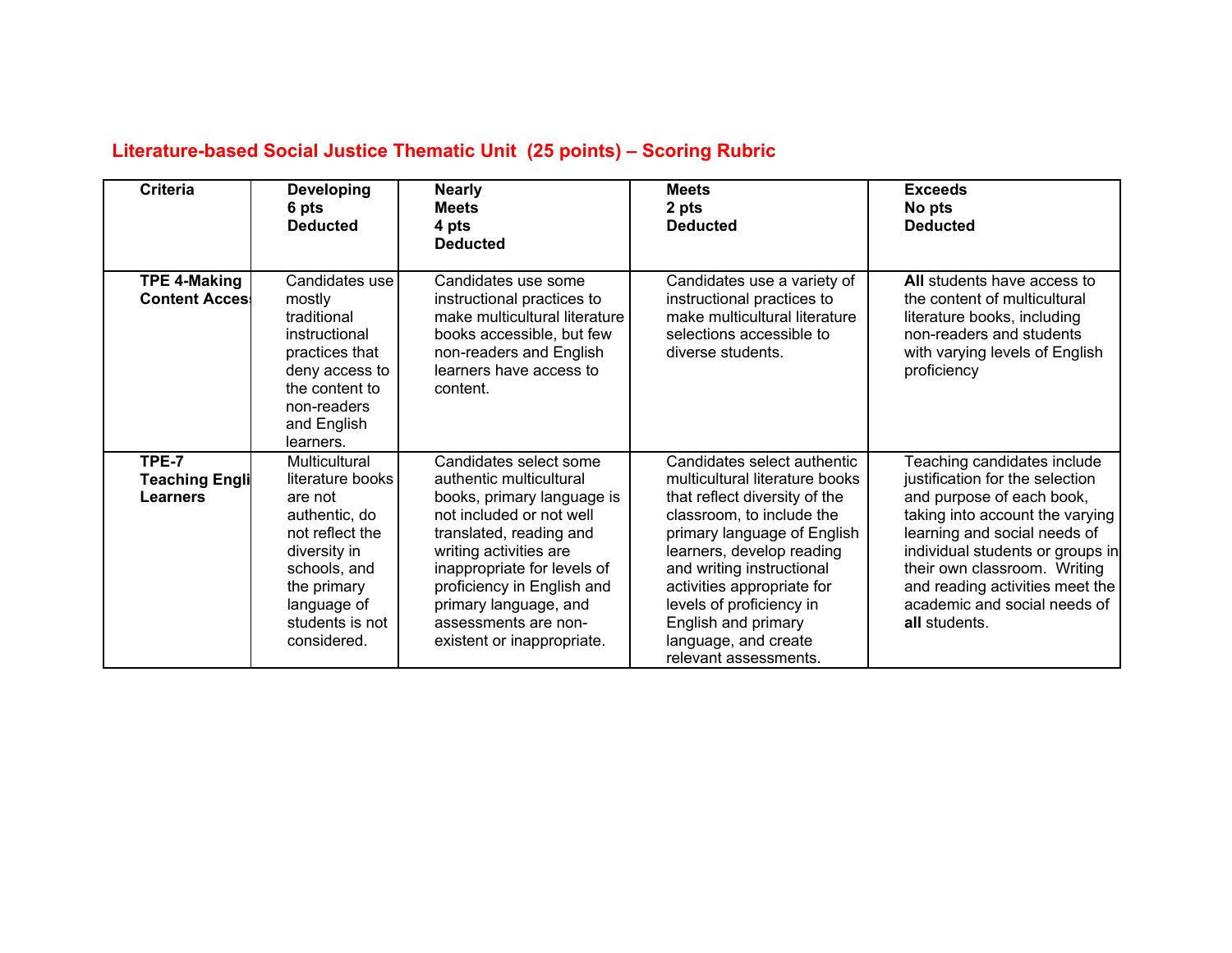# **SDAIE specifications LITERATURE-BASED SOCIAL JUSTICE THEMATIC UNIT – Scoring Rubric**

| <b>Criteria</b>                                                                                | Developing<br>6 pts<br><b>Deducted</b>                                                                                                                                                                                                                 | Nearly<br><b>Meets</b><br>4 pts<br><b>Deducted</b>                                                                                                                                                              | <b>Meets</b><br>2 pts<br><b>Deducted</b>                                                                                                                                                                                                 | <b>Exceeds</b><br>No pts<br><b>Deducted</b>                                                                                                                                                                                   |
|------------------------------------------------------------------------------------------------|--------------------------------------------------------------------------------------------------------------------------------------------------------------------------------------------------------------------------------------------------------|-----------------------------------------------------------------------------------------------------------------------------------------------------------------------------------------------------------------|------------------------------------------------------------------------------------------------------------------------------------------------------------------------------------------------------------------------------------------|-------------------------------------------------------------------------------------------------------------------------------------------------------------------------------------------------------------------------------|
| <b>TPE 1-</b><br><b>Specific</b><br>pedagogical<br>skills for subject<br>matter<br>instruction | Candidates use<br>very traditional<br>and limited (e.g.,<br>lecture only)<br>pedagogical skills<br>for subject matter<br>instruction that<br>prevent<br>understanding of<br>information to<br>English learners                                         | Candidates use some specific<br>pedagogical skills for subject matter<br>instruction, but many English learners<br>do not have access to the content.                                                           | Candidates use a variety of specific<br>pedagogical skills for subject matter<br>instruction to English learners.                                                                                                                        | The specific pedagogical skills for subject<br>matter instruction will incorporate the<br>level of proficiency in English and the<br>primary language.                                                                        |
| <b>TPE 3-</b><br>Interpretation<br>and use of<br>assessments                                   | Candidates<br>understand and<br>use primarily<br>traditional<br>assessments<br>strategies with<br>English learners.                                                                                                                                    | Candidates understand and use some<br>informal and formal assessments to<br>determine progress and plan<br>instruction for English learners.                                                                    | Candidates understand and use a<br>variety of informal and formal<br>assessments to determine progress<br>and plan instruction for English<br>learners.                                                                                  | Assessments will also incorporate<br>English learners' levels of proficiency in<br>English and the primary language to<br>develop and modify instruction<br>accordingly.                                                      |
| TPE-4<br><b>Making content</b><br>accessible                                                   | Candidates use<br>mostly traditional<br>instructional<br>practices that do<br>not provide<br>English learners<br>access to content.                                                                                                                    | Candidates use some instructional<br>practices, but few English learners<br>have access to content.                                                                                                             | Candidates use a variety of<br>instructional practices to make<br>content accessible to English<br>learners.                                                                                                                             | All students have access to content,<br>including non-readers and students with<br>varying levels of English proficiency.                                                                                                     |
| TPE-5<br><b>Student</b><br>Engagement                                                          | Candidates are<br>mostly concerned<br>about covering<br>content to<br>English-only<br>speakers, makes<br>little effort to<br>communicate<br>objectives to EL,<br>understanding is<br>unlikely,<br>instruction does<br>not consider<br>student level of | Candidates of English learners<br>communicate some objectives clearly,<br>understanding is partial, progress is<br>undetermined, instruction is<br>sometimes adjusted, and community<br>resources are untapped. | Candidates of English learners<br>clearly communicate objectives,<br>ensure understanding, monitors<br>progress, adjust instruction<br>according to level of English<br>proficiency and primary language,<br>and use community resources | All students are engaged in the<br>academic program, know objectives of<br>lessons, understand key concepts, are<br>aware of their progress, and their home<br>language and culture are part of the<br>classroom environment. |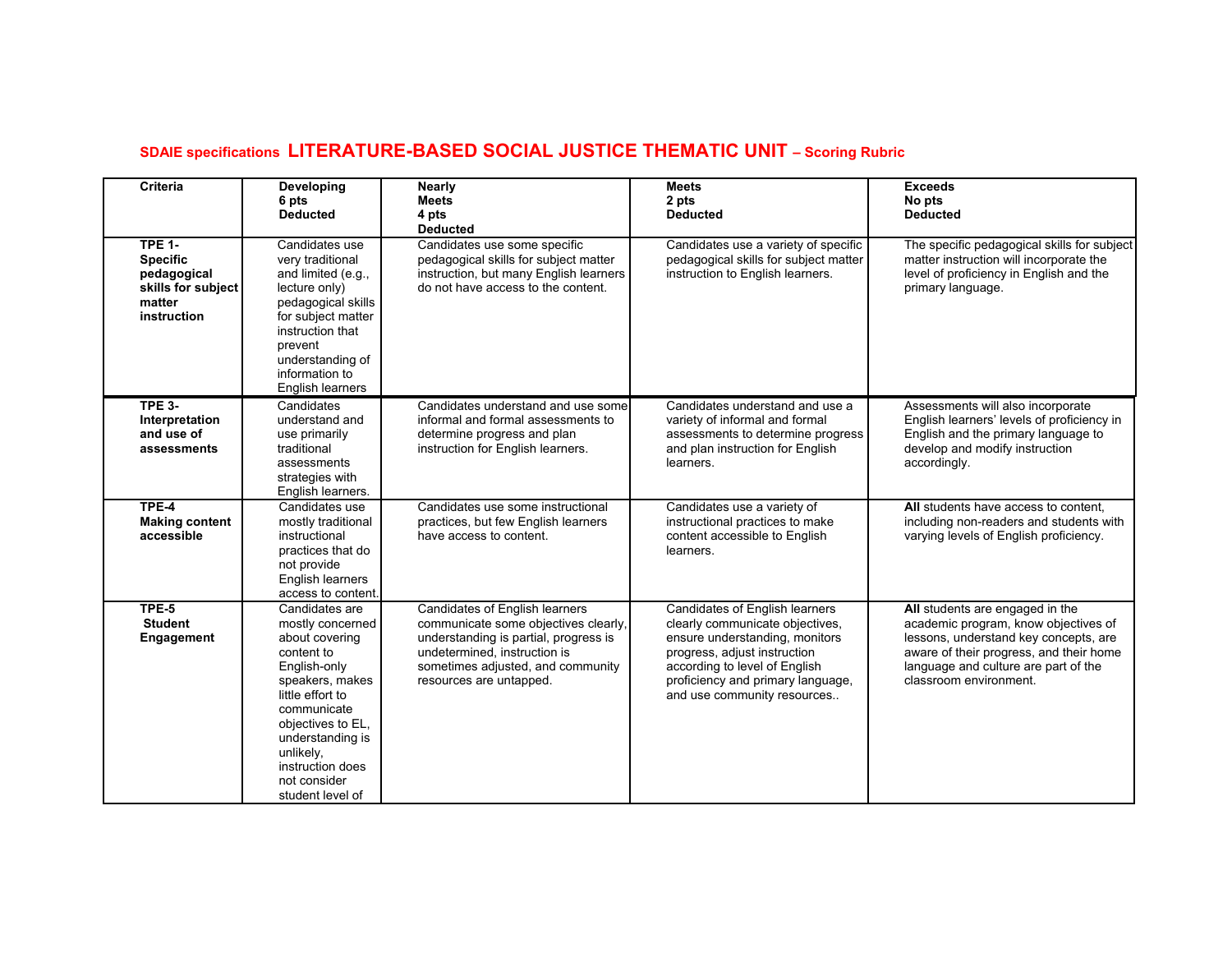|                                          | English<br>proficiency and<br>primary language                                                                                                                                                                                          |                                                                                                                                                                       |                                                                                                                                                            |                                                                                                                                                             |
|------------------------------------------|-----------------------------------------------------------------------------------------------------------------------------------------------------------------------------------------------------------------------------------------|-----------------------------------------------------------------------------------------------------------------------------------------------------------------------|------------------------------------------------------------------------------------------------------------------------------------------------------------|-------------------------------------------------------------------------------------------------------------------------------------------------------------|
| TPE-7<br>Teaching<br>English<br>learners | Candidates know<br>and can apply few<br>of the pedagogical<br>theories.<br>principles, and<br>instructional<br>practices for<br>English learners.<br>English learners<br>do not<br>comprehend key<br>academic<br>concepts and<br>ideas. | Candidates know many pedagogical<br>theories, principles, and instructional<br>practices for English learners, but<br>cannot apply them in a<br>comprehensive manner. | Candidates know and can apply<br>pedagogical theories, principles,<br>and instructional practices for<br>comprehensive instruction of<br>English learners. | Candidates know and can apply<br>pedagogical theories, principles, and<br>instructional practices for comprehensive<br>instruction of ALL English learners. |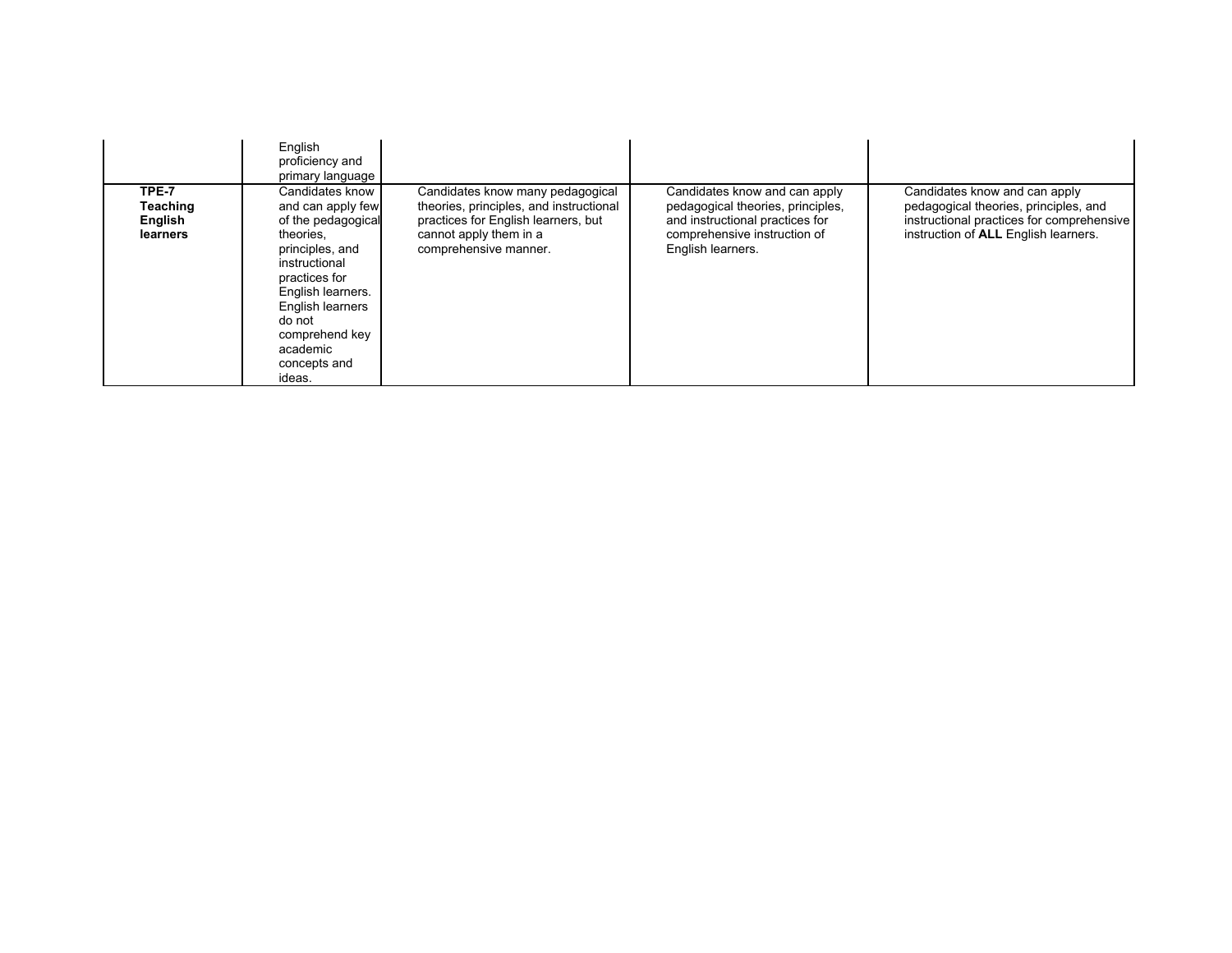# **SESSION ACTIVITY LISTING**

| <b>Date</b><br><b>Topic</b>                                                                                                                                                                                                                       | <b>Assignment</b>                                                                                                                                                                                                                 | In Class or WebCT Activities                                                                                                                                                                                                                                                                                                                                               |
|---------------------------------------------------------------------------------------------------------------------------------------------------------------------------------------------------------------------------------------------------|-----------------------------------------------------------------------------------------------------------------------------------------------------------------------------------------------------------------------------------|----------------------------------------------------------------------------------------------------------------------------------------------------------------------------------------------------------------------------------------------------------------------------------------------------------------------------------------------------------------------------|
| <b>Session 1</b><br><b>REVISITING</b><br><b>DIVERSITY</b><br>W <sub>1/21</sub><br><b>Essential Learnings:</b><br><b>CSUSM Mission</b><br>Statement<br>Personal and<br>Educational<br>Philosophy<br>Research-base:<br>M & M Theory (St 3 &<br>11c) | For Monday 1/26, please:<br>Read Peregoy & Boyle Chapter 1 & 2<br>Scan Echaverria & Graves Chapter 1 & 2<br>Read Crawford Introduction<br>Bring a copy of your syllabus to class (available<br>on WebCT or the CSUSM COE website) | At this point, what does the CSUSM Mission<br>Statement mean to you? (Quickwrite)<br>Sharing personal and/or educational<br>philosophies using Gardner's MI: an artistic<br>endeavor.<br>What drives you to teach? What makes you<br>passionate about this profession, calling, or<br>career?<br>Syllabus overview<br>Overview of Use and Best Practices WebCT<br>(TPE 14) |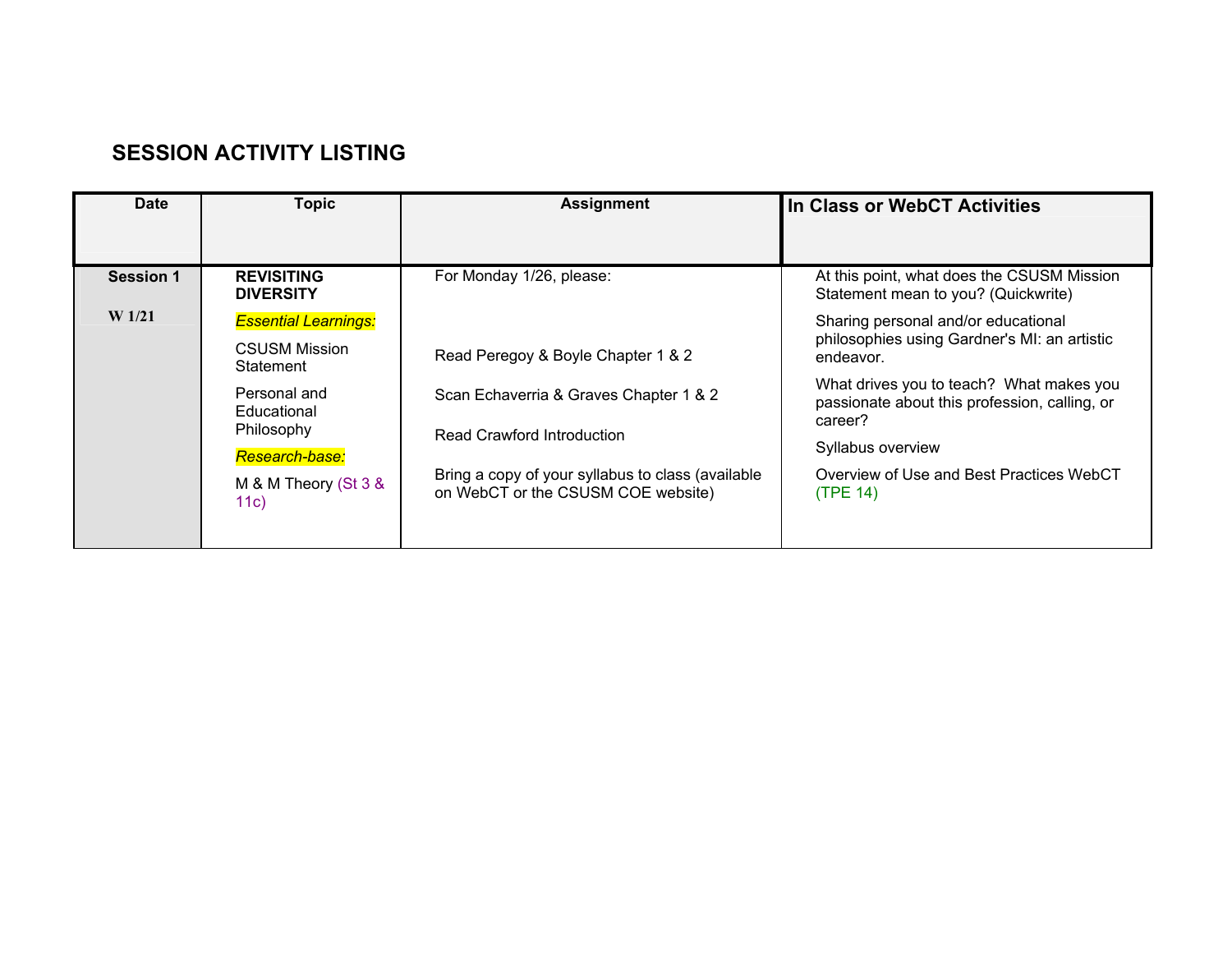| <b>Session 2</b> | <b>SOCIOCULTURAL/</b><br><b>SOCIOHISTORICAL</b>                                                     | Please make sure you are able to access<br>WebCT BEFORE Wednesday 1/28. Make                      | Attendance bonus questions                                                |
|------------------|-----------------------------------------------------------------------------------------------------|---------------------------------------------------------------------------------------------------|---------------------------------------------------------------------------|
| M 1/26           | <b>CONTEXT</b><br>(St 11 c)                                                                         | arrangements to see someone in ACD 2nd<br>floor computer labs THIS WEEK if you have<br>questions. | Syllabus Overview: First assignments due<br>Wednesday.                    |
|                  | <b>Essential Learnings:</b>                                                                         | Remember, following a brief class meeting most if not                                             | Developing your final portfolio: A planning tool<br>Overview ELD:         |
|                  | Who are English<br>Language Learners?                                                               | all Wednesday classes will be held on WebCT. I'll<br>"see" you then.                              | http://www.cde.ca.gov/ccpdiv/Eng Learn/ccr2<br>000-EL/sld001.htm          |
|                  | Research-base:                                                                                      |                                                                                                   | <b>Bilingual Education Programs Breakout</b>                              |
|                  | 1 <sup>st</sup> and 2 <sup>nd</sup> Language<br>Acquisition-Theory of<br><b>Bilingual Education</b> |                                                                                                   | Questions on ELD Programs                                                 |
|                  |                                                                                                     |                                                                                                   | 2nd Language Acquisition Theories (ppt)<br>L2 Theories: In your own words |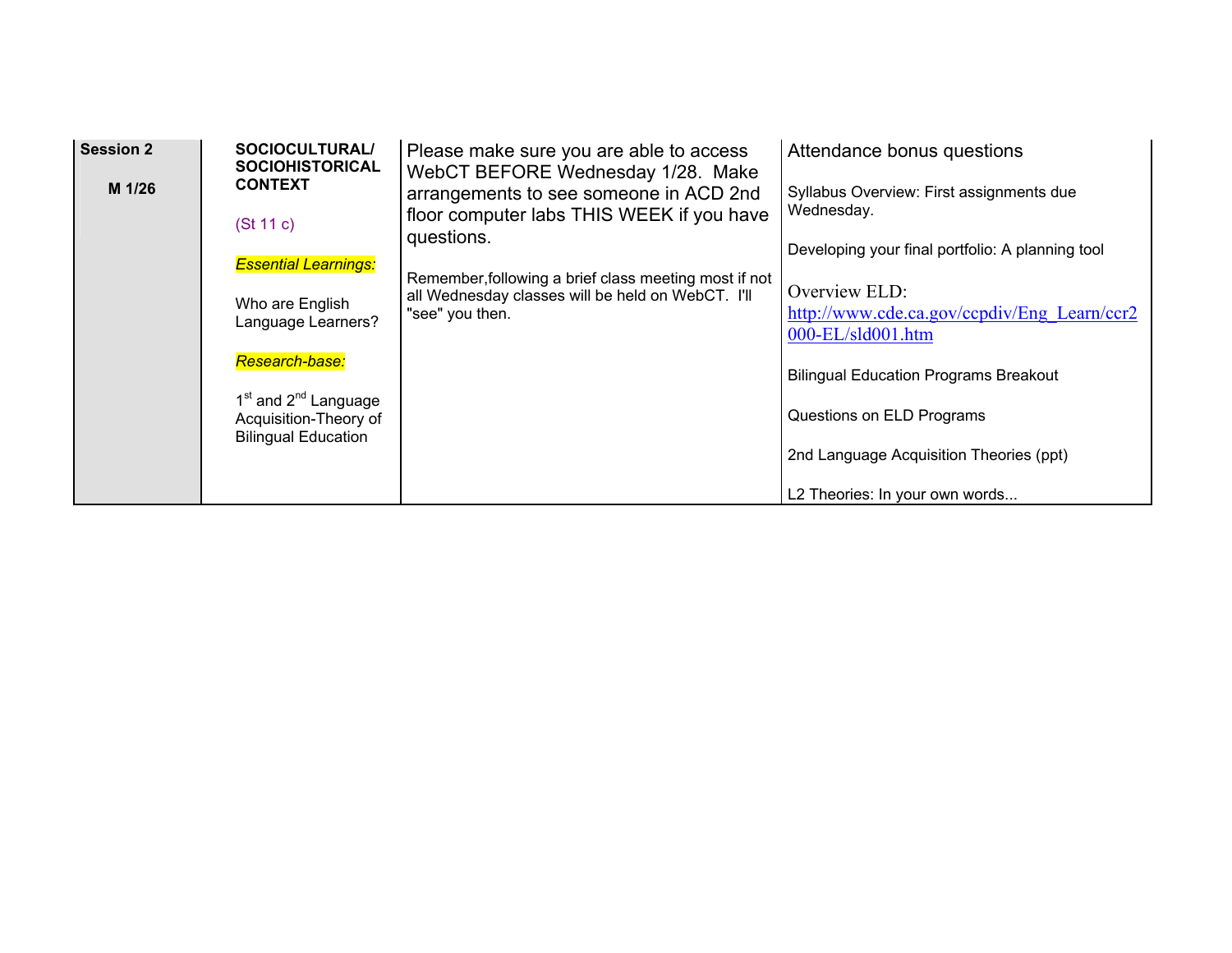| <b>Session 3</b>  | <b>Essential Learnings:</b>                                                         | 10:00 AM class meeting and WebCT overview<br>followed by work session.                                                                                                                                                                         | On WebCT today we will:                                                                                                                                                                                                                                                                                                  |
|-------------------|-------------------------------------------------------------------------------------|------------------------------------------------------------------------------------------------------------------------------------------------------------------------------------------------------------------------------------------------|--------------------------------------------------------------------------------------------------------------------------------------------------------------------------------------------------------------------------------------------------------------------------------------------------------------------------|
| W <sub>1/28</sub> | History and Politics of<br><b>Bilingual</b><br>Education/Legal<br>Mandates/Prop 227 | For this session please refer to Crawford 1, 2, &<br>Appendix E                                                                                                                                                                                | Begin a class meeting within the first 5 minutes of class.<br>Everyone must be in attendance or I will assume you are absent.<br>2. Work on and complete your assignments which are due TODAY.                                                                                                                           |
|                   | Research-base:                                                                      | <b>DUE: Discussion Board Interactive Journal</b><br>Entries/ Responses #1 (and self-assess any<br><b>TPE emphasis)</b>                                                                                                                         | 3. In groups of four or five (find each other in the chat room or<br>discussion board or before class ends on another day) for Monday's<br>class, complete a Social Justice Timeline chronicling the history of<br>Bilingual Education from the late 1800's until today. Use Crawford<br>and the Internet as your tools. |
|                   | Crawford, Krashen,<br>and Collier                                                   | *Choose and let me know (via Coursemail) which<br>article you have selected for your Multi-cultural/<br><b>Multilingual Methods Research Reviews</b><br>(check amongst yourselves for duplicates,<br><b>NONE please) (TPEs 7,14, &amp; 15)</b> | OR<br>4. In groups of 4 or 5 visit Ron Unz http://www.onenation.org and<br>Jim Crawford's<br>http://ourworld.compuserve.com/homepages/jwcrawford/ inspired<br>websites and compose 10 pro's and 10 con's for each gentleman's<br>perspective followed by a group reaction.                                               |
|                   |                                                                                     | Collegiate scan through the rest of Crawford 3-12<br>as further reference for this session.                                                                                                                                                    | 5. Let me know on Course Mail which groups you are in and what<br>you are working on by the end of class time, and be prepared to<br>display your work (artistically Arts Cohort) in class on Monday.                                                                                                                    |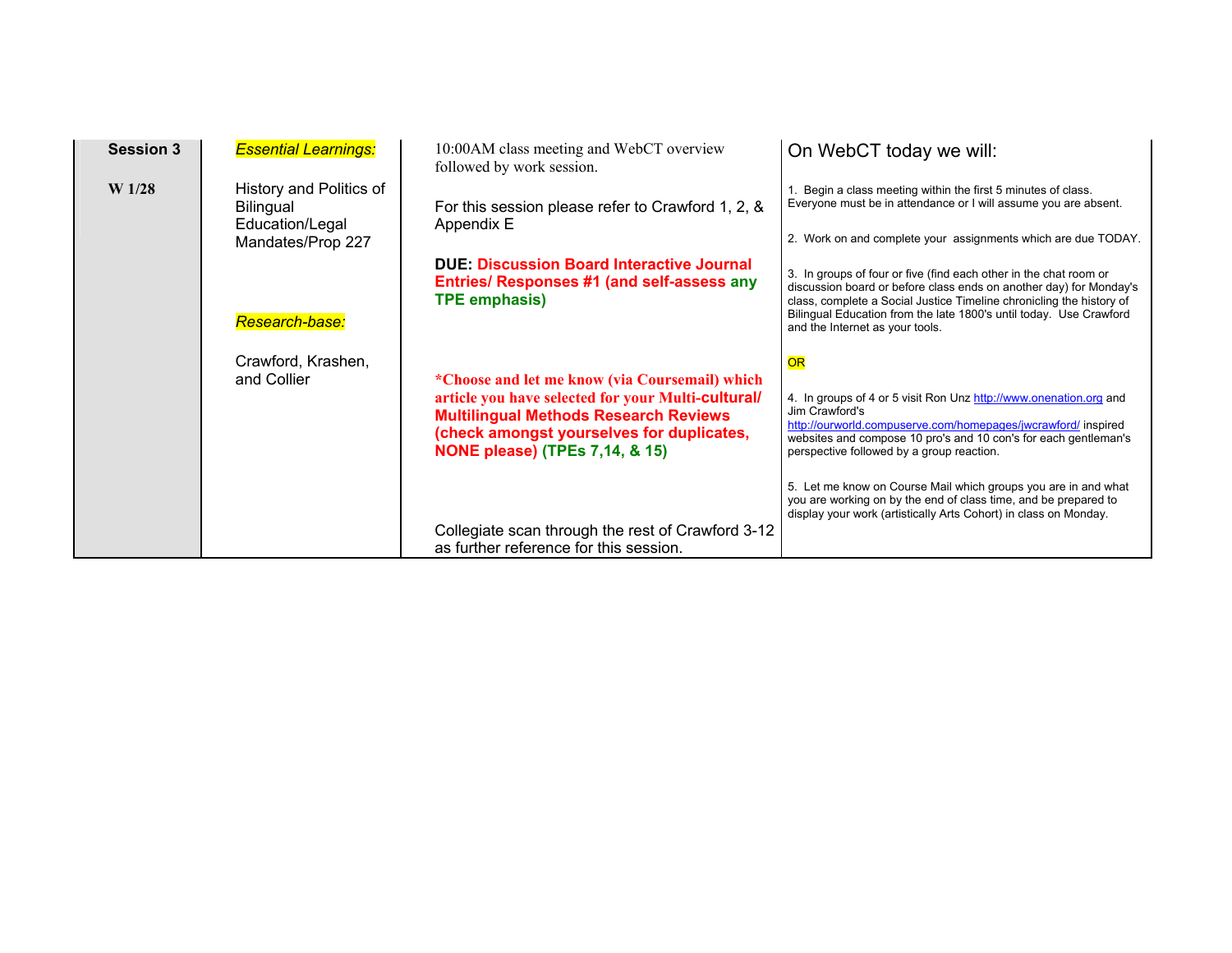| <b>Session 4</b> | <b>Methods of</b><br>Multicultural/                        | For Wednesday please:                                                                             | Group processing WebCT session: How did it go?                                                                                                                                                                                                                              |
|------------------|------------------------------------------------------------|---------------------------------------------------------------------------------------------------|-----------------------------------------------------------------------------------------------------------------------------------------------------------------------------------------------------------------------------------------------------------------------------|
| M 2/2            | <b>Multilingual</b><br><b>Education</b>                    | Read Santamaría (Johnson-Perrodin) et al.<br>Chapter<br>http://www.uv.es/RELIEVE/v4n1/RELIEVEv4n1 | Newcomer Brainstorm: Based on your readings, what can you<br>proactively do for primary grade (K-1) and new arrivals? Group<br>activity http://EverythingESL.net                                                                                                            |
|                  | (St 5, 7ab, 8, 13)                                         | 3.htm                                                                                             | Increasing parent involvement: How will you get your parents<br>involved? Role play                                                                                                                                                                                         |
|                  |                                                            | Read Peregoy & Boyle Chapter 3                                                                    | Barriers to classroom success: What about students who are not<br>new comers? Mini-lesson                                                                                                                                                                                   |
|                  | <b>Essential Learnings:</b>                                | Read Echevarria & Graves (E & G) Chapter 3                                                        |                                                                                                                                                                                                                                                                             |
|                  | Theory and Practice of                                     |                                                                                                   | Maslow's Hierarchy: Meeting students' needs: ppt                                                                                                                                                                                                                            |
|                  | Bilingual education.<br>What can the                       |                                                                                                   | Beginner's toolbox: What are some of your new tools?                                                                                                                                                                                                                        |
|                  | classroom teacher do?                                      |                                                                                                   |                                                                                                                                                                                                                                                                             |
| <b>Session 5</b> | <b>Essential Learnings:</b>                                | 10:00AM class meeting and WebCT overview<br>followed by work session.                             | On WebCT today we will:                                                                                                                                                                                                                                                     |
| W 2/4            | Oral Language<br>Development-The<br>Foundation of the Oral | For this and next session please read:                                                            | 1. Begin a class meeting within the first 5 minutes of class.<br>Everyone must be in attendance or I will assume you are absent.                                                                                                                                            |
|                  | <b>Tradition-A Bilingual</b><br><b>Theoretical Model-</b>  | Peregoy & Boyle (P & G) Chapter 4                                                                 | 2. Complete a thorough reading of P & B ch. 4.                                                                                                                                                                                                                              |
|                  | <b>ELD</b>                                                 |                                                                                                   | 3. Visit the ELD website http://www.cde.ca.gov/cdepress/Eng-Lang-<br>Dev-Stnd.pdf and write a 1 page justification for ELD standards vs.<br>general education standards http://www.cde.ca.gov/standards/<br>Submit online, today via webct course mail before end of class. |
|                  |                                                            | <b>DUE: Multicultural/ Multilingual</b>                                                           |                                                                                                                                                                                                                                                                             |
|                  | Research-base:                                             | <b>Methods Research</b><br><b>Reviews (and self-assess</b><br>TPEs 7,14, & 15)                    | 4. Choose one of the three following activities to be completed and<br>submitted on-line using the WebCT course mail, individually or in<br>pairs. Turn this activity in following Monday:                                                                                  |
|                  | Introduction to SDAIE                                      |                                                                                                   | a. Activity 1 OR 2 on page 144 of the P & B text.                                                                                                                                                                                                                           |
|                  |                                                            |                                                                                                   | b. Activity 3 on page 26 of the E & G text.                                                                                                                                                                                                                                 |
|                  |                                                            |                                                                                                   | c. Using your resources Describe 5 ways a teacher can check for<br>student understanding using oral language development strategies.                                                                                                                                        |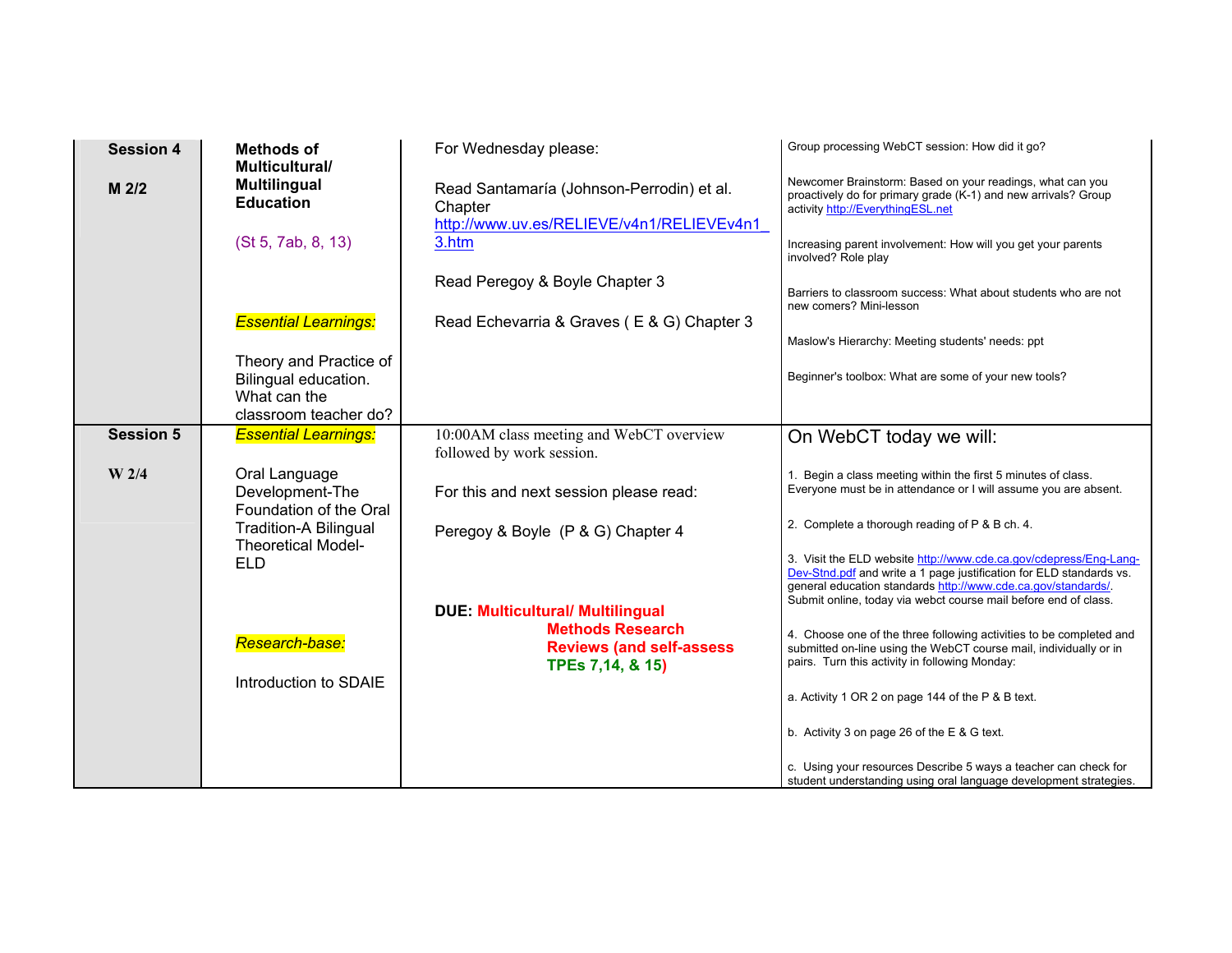| <b>Session 6</b>  | <b>Essential Learnings:</b>                   | Please read thoroughly:                                                                        | Group process WebCT                                                                                                                                                                                                                                                                                                                                                                                                                                                                                                 |
|-------------------|-----------------------------------------------|------------------------------------------------------------------------------------------------|---------------------------------------------------------------------------------------------------------------------------------------------------------------------------------------------------------------------------------------------------------------------------------------------------------------------------------------------------------------------------------------------------------------------------------------------------------------------------------------------------------------------|
| M 2/9             | SDAIE Workshop and<br>Processing Part I (ppt) | P & B - Chapter 5                                                                              | Six Random Research Review presentations: Be<br>ready                                                                                                                                                                                                                                                                                                                                                                                                                                                               |
|                   | Intro to OLE and Oral                         | E & G-Chapter 5                                                                                | Participation in SDAIE Workshop                                                                                                                                                                                                                                                                                                                                                                                                                                                                                     |
|                   | Language<br>Development<br><b>Discussion</b>  | Crawford-Appendix A-ELD Standards                                                              | Presentation of GENERIC COE lesson plan<br>scaffold: Differentiation demystified (bring copy of<br>lesson plan).                                                                                                                                                                                                                                                                                                                                                                                                    |
|                   |                                               |                                                                                                | OLE Video (If time)                                                                                                                                                                                                                                                                                                                                                                                                                                                                                                 |
|                   |                                               |                                                                                                | Detailed explanation of Assignments 3 & 5                                                                                                                                                                                                                                                                                                                                                                                                                                                                           |
| <b>Session 7</b>  | <b>Essential Learnings:</b>                   | 10:00AM class meeting ONLINE IN CHAT ROOM<br>#1 and WebCT overview followed by work session.   | On WebCT today we will:                                                                                                                                                                                                                                                                                                                                                                                                                                                                                             |
| W <sub>2/11</sub> | SDAIE on WebCT and<br>online                  | <b>DUE: Discussion Board Interactive Journal</b><br>Entries/ Responses #2 (and self-assess any | 1. Begin a class meeting within the first 5 minutes of class ONLINE<br>in CHAT ROOM #1. Everyone must be in attendance or I will<br>assume you are absent.                                                                                                                                                                                                                                                                                                                                                          |
|                   | ELLs with special needs                       | <b>TPE emphasis)</b>                                                                           | 2. Complete your Discussion Board Interactive Journal Entries.                                                                                                                                                                                                                                                                                                                                                                                                                                                      |
|                   |                                               |                                                                                                | 3. Use Google http://www.google.com or another search engine to<br>find a SDAIE oriented website. Write a one page 'review' of this<br>website based on your current readings and class presentations.<br>Rate the site on a scale of 1 to 5, five being the highest score.<br>Justify your rating. Submit your work on WebCT course mail before<br>the end of class time.                                                                                                                                          |
|                   |                                               |                                                                                                | 4. Go to the ELLs with Special Needs Eric Website at<br>http://cal.org/resources/digest/0108ortiz.html and answer the<br>following questions: Who are ELLs with special needs? How are<br>they identified? How is instruction different for these learners? What<br>are the assessment implications? What role does scaffolding play<br>for these learners (see my article for hints)? What are your chances<br>of having ELLs with special needs in your classrooms? Bring<br>responses to class following Monday. |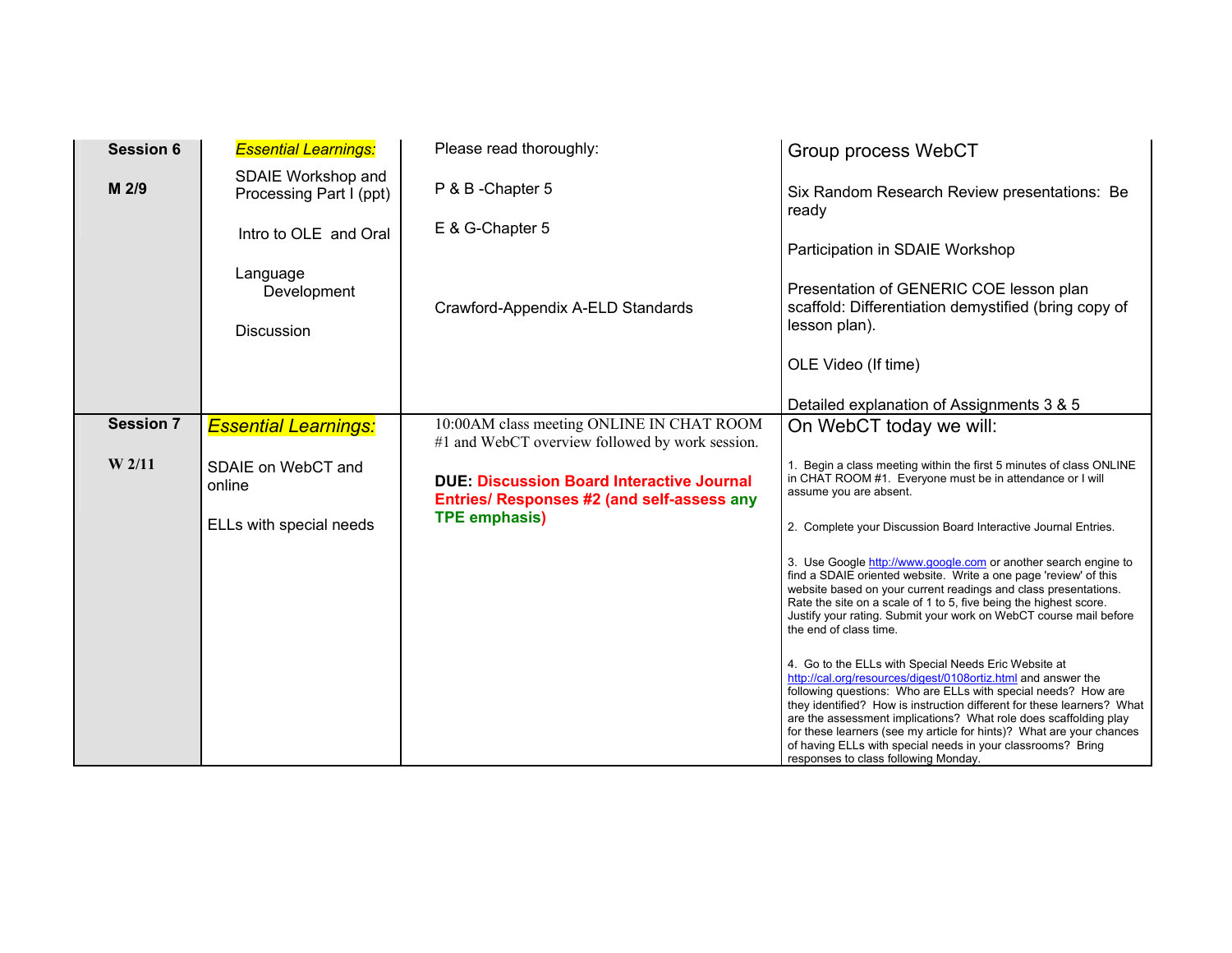| <b>Session 8</b> | <b>Essential Learnings:</b>                                                                                                                                                                                   | Please read:    | Process WebCT Session                                                                                                                                                                          |
|------------------|---------------------------------------------------------------------------------------------------------------------------------------------------------------------------------------------------------------|-----------------|------------------------------------------------------------------------------------------------------------------------------------------------------------------------------------------------|
| M2/16            | SDAIE Workshop and<br>Differentiated<br>Instruction<br>http://www.ascd.or<br>g/pdi/demo/diffinst<br>r/tomlinson2.html<br>Processing Part II<br>(ppt)<br>OLE Strategy: Writer's<br>Workshop<br>2 minute Lesson | P & B Chapter 6 | Six Random Research Review presentations: Be<br>ready<br><b>Emergent Literacy Questions</b><br>Participation in SDAIE Workshop<br>OLE Video<br>Group work session for OLE Workshop Session III |
|                  | Observation                                                                                                                                                                                                   |                 |                                                                                                                                                                                                |
|                  | Roundtable (45 min)                                                                                                                                                                                           |                 |                                                                                                                                                                                                |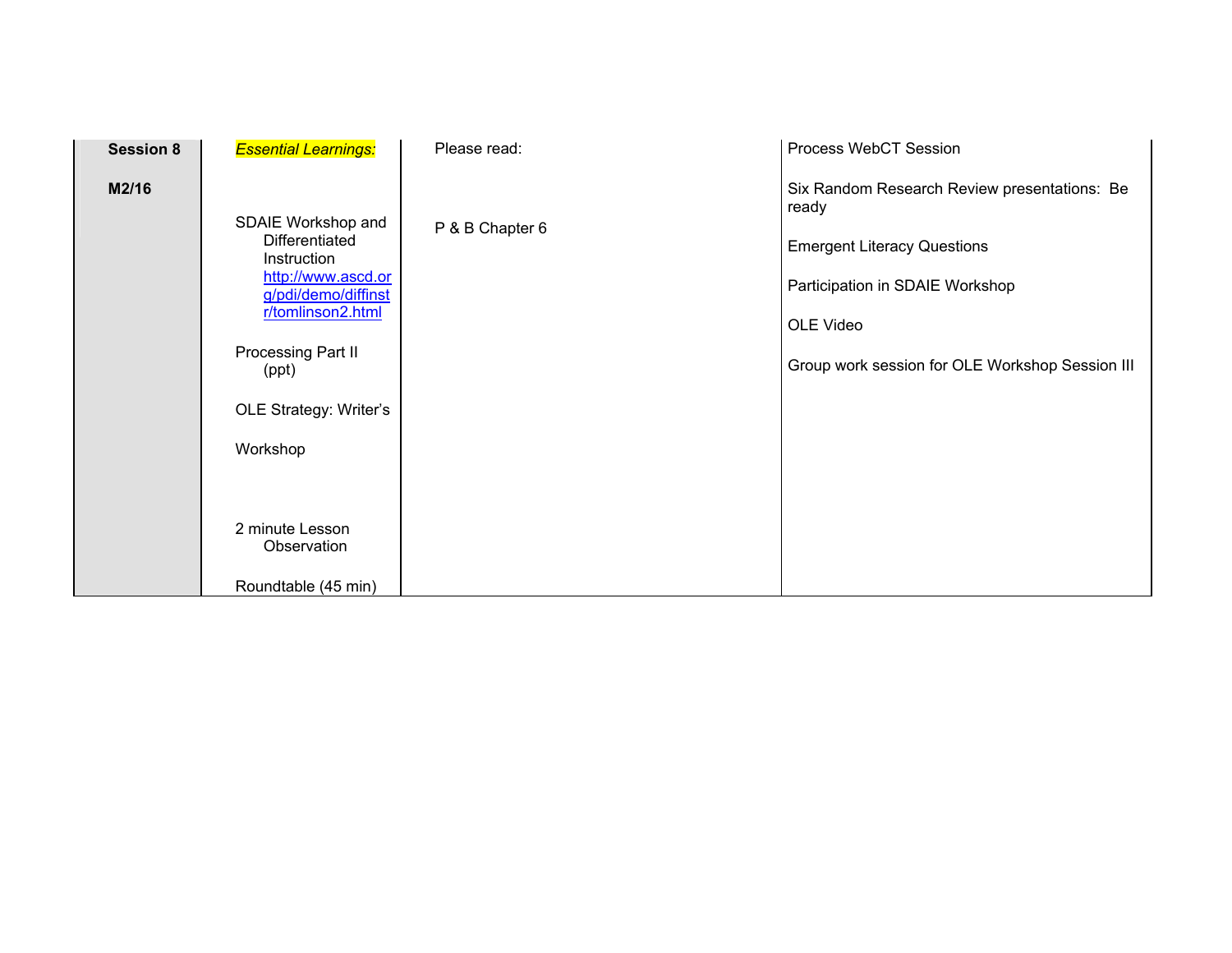| <b>Session 9</b><br>W <sub>2/18</sub> | <b>Essential Learnings:</b><br>SDAIE Workshop and<br>Processing | YOU ARE ON YOUR OWN TODAY. PLEASES<br>SEND ME A COURSEMAIL for attendance<br>purposes<br>P & G Chapter 7<br><b>DUE: Discussion Board Interactive Journal</b><br>Entries/ Responses #3 (self-assess any TPE<br>emphasis) | On WebCT today we will:<br>1. Begin a class meeting within the first 5 minutes of class.<br>Everyone must be in attendance or I will assume you are absent (see<br>message in bold in column to the left).<br>2. Complete your Discussion Board Interactive Journal Entries.<br>3. Work on SDAIE Workshop Presentations for Monday 2/23 (15<br>minutes per group for presentations)<br>5. Use WebCT discussion tools (or alternative means of<br>communication) to situate yourselves in groups of 4-5 for Assignment<br>5. You might want to stay in these same groups. if you decide to<br>change, let me know who you are and which social justice and equity<br>themes you are interested in exploring. I need to know your group |
|---------------------------------------|-----------------------------------------------------------------|-------------------------------------------------------------------------------------------------------------------------------------------------------------------------------------------------------------------------|---------------------------------------------------------------------------------------------------------------------------------------------------------------------------------------------------------------------------------------------------------------------------------------------------------------------------------------------------------------------------------------------------------------------------------------------------------------------------------------------------------------------------------------------------------------------------------------------------------------------------------------------------------------------------------------------------------------------------------------|
| <b>Session 10</b>                     | <b>Application of</b>                                           | For high quality Final Projects and Lesson                                                                                                                                                                              | memberships and theme ideas by Monday.<br>Six Random Research Review                                                                                                                                                                                                                                                                                                                                                                                                                                                                                                                                                                                                                                                                  |
|                                       | Theory and                                                      | Transformations begin to focus on:                                                                                                                                                                                      | presentations: Be ready                                                                                                                                                                                                                                                                                                                                                                                                                                                                                                                                                                                                                                                                                                               |
| M 2/23                                | Methods of M & M                                                |                                                                                                                                                                                                                         | Social Justice and Equity Themes: Group                                                                                                                                                                                                                                                                                                                                                                                                                                                                                                                                                                                                                                                                                               |
|                                       | <b>Education (St4)</b>                                          | P & B Chapters 8, 9, and 10                                                                                                                                                                                             | <b>Brainstorm</b>                                                                                                                                                                                                                                                                                                                                                                                                                                                                                                                                                                                                                                                                                                                     |
|                                       | <b>SDAIE Workshop</b><br>Group                                  |                                                                                                                                                                                                                         | <b>SDAIE Workshop Group Presentations (15 minutes)</b><br>each)                                                                                                                                                                                                                                                                                                                                                                                                                                                                                                                                                                                                                                                                       |
|                                       | Presentations                                                   | E & G Chapters 6,7, and 8                                                                                                                                                                                               | OLE Strategy: Shared Reading with Predictable<br>Text (video if time)                                                                                                                                                                                                                                                                                                                                                                                                                                                                                                                                                                                                                                                                 |
|                                       | <b>OLE Strategy</b>                                             | Be in touch with your Social Justice Unit group.<br>Begin planning and work sessions.                                                                                                                                   |                                                                                                                                                                                                                                                                                                                                                                                                                                                                                                                                                                                                                                                                                                                                       |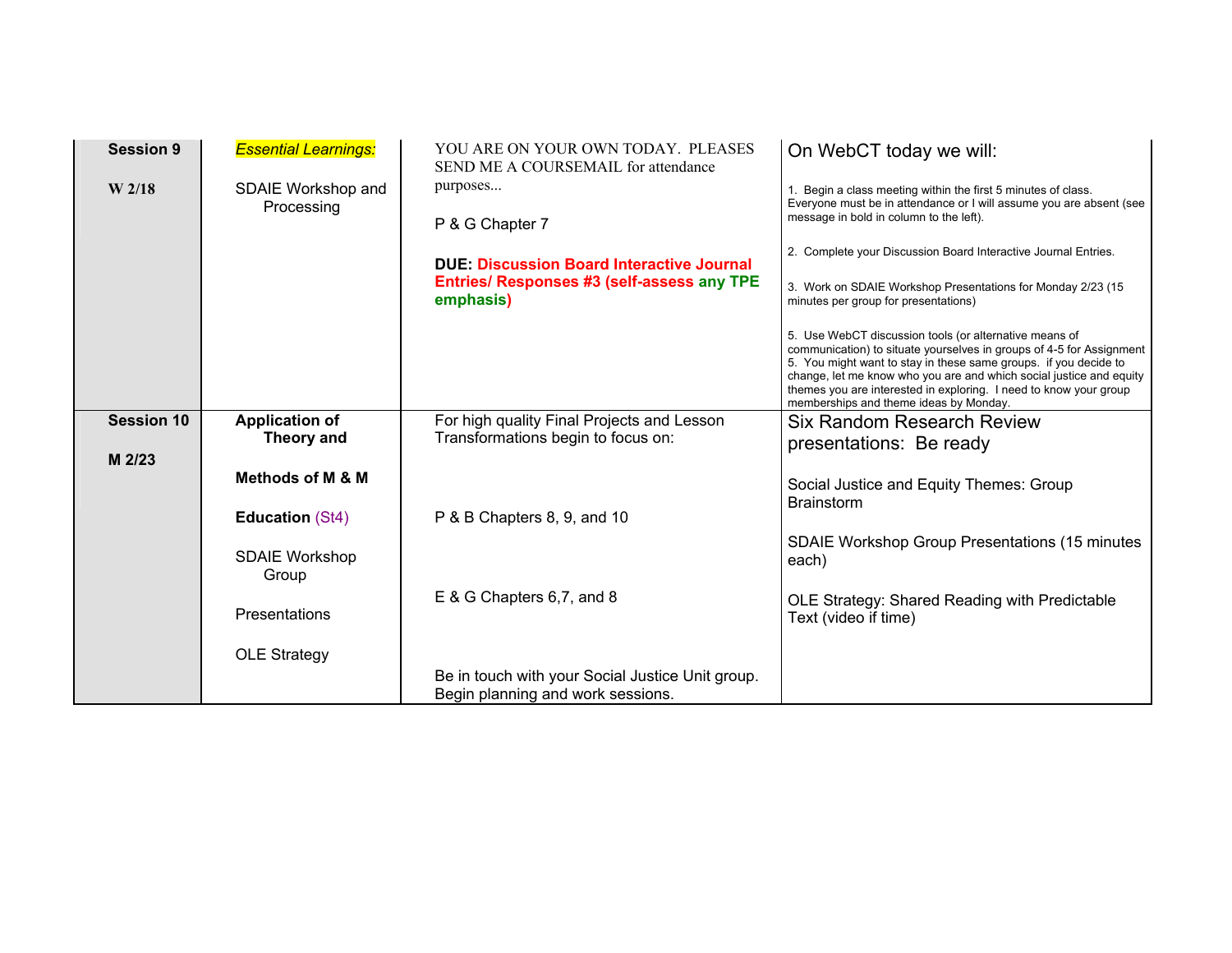| <b>Session 11</b> | <b>Essential Learnings:</b>                              | 10:00 AM class meeting and WebCT overview<br>followed by work session.                                         | On WebCT today we will:                                                                                                                                                                                                                                                                                                                                                                                                                                                                                                 |
|-------------------|----------------------------------------------------------|----------------------------------------------------------------------------------------------------------------|-------------------------------------------------------------------------------------------------------------------------------------------------------------------------------------------------------------------------------------------------------------------------------------------------------------------------------------------------------------------------------------------------------------------------------------------------------------------------------------------------------------------------|
| $W$ 2/25          | <b>Shared Reading</b><br>Experiences                     | Peregoy & Boyle Chapters 8 & 9                                                                                 | 1. Begin a class meeting within the first 5 minutes of class.<br>Everyone must be in attendance or I will assume you are absent.                                                                                                                                                                                                                                                                                                                                                                                        |
|                   |                                                          |                                                                                                                | 2. Complete your Discussion Board Interactive Journal Entries.                                                                                                                                                                                                                                                                                                                                                                                                                                                          |
|                   | Strategy: Literature<br><b>Studies</b><br>Research-base: | <b>DUE: Discussion Board Interactive Journal</b><br>Entries/ Responses #4 (self-assess any TPE<br>emphasis)    | 3. Please use this session to work in groups on your final<br>assignment. Delegate tasks early on so the bulk of the work does<br>not fall on one person's shoulders. Some ideas for role designation<br>are: literature expert(s) to choose literature, a reading lesson plan<br>expert; a writing lesson plan expert; a SDAIE/ primary language<br>support/ accomodations expert to ensure your lesson will adequately<br>serve ELLs; a standards/ assessment expert to make sure these<br>items are appropriate; etc |
|                   | Learner Discovered                                       | Don't neglect your Social Justice Unit work.<br>Waiting until the last minute is not a good idea.<br>Trust me. |                                                                                                                                                                                                                                                                                                                                                                                                                                                                                                                         |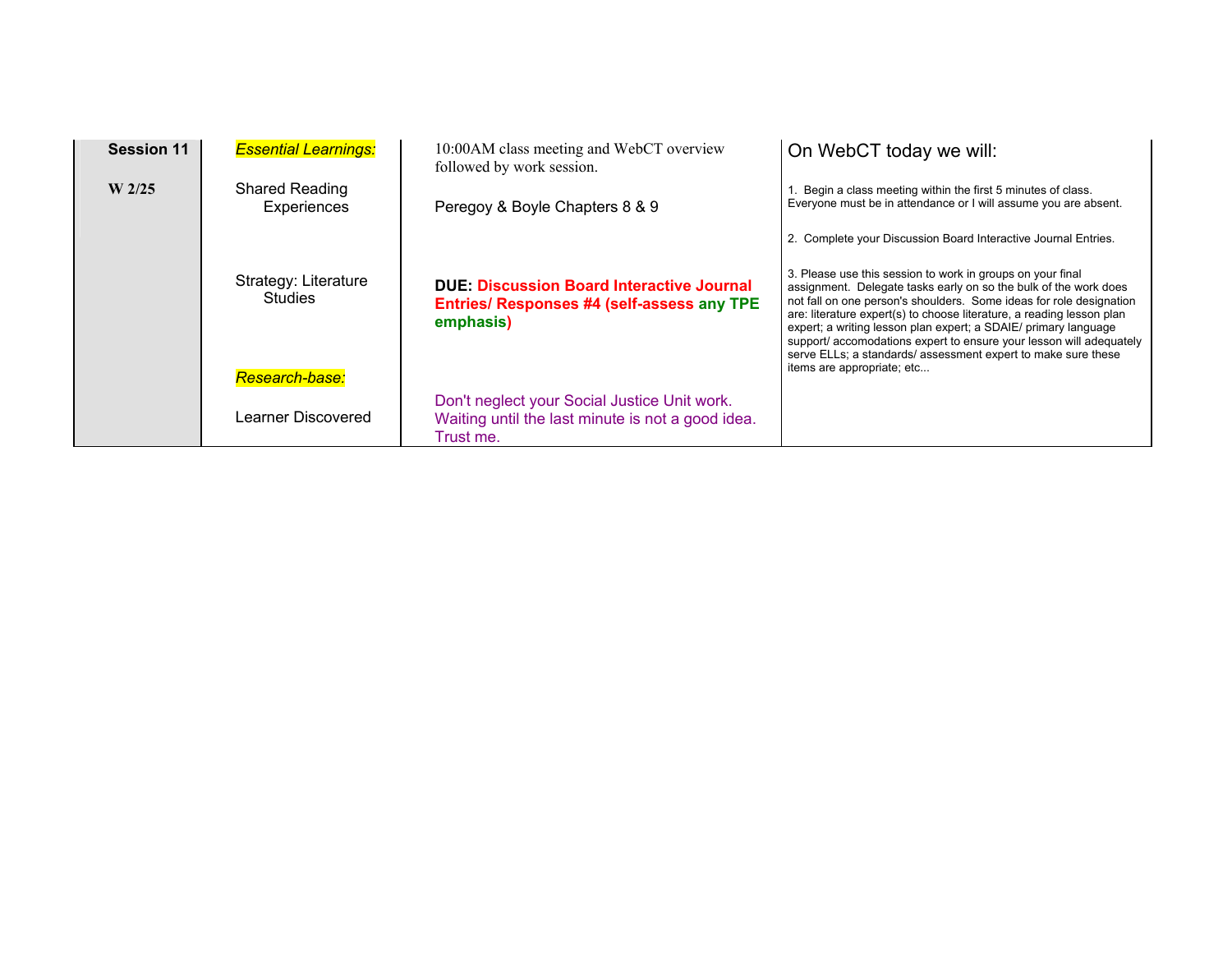| <b>Session 12</b> | Literature Study<br>Experiences | Peregoy & Boyle Chapter 10                                                                                                                                                     | Process WebCT work                                                             |  |
|-------------------|---------------------------------|--------------------------------------------------------------------------------------------------------------------------------------------------------------------------------|--------------------------------------------------------------------------------|--|
| $M$ 3/1           |                                 |                                                                                                                                                                                | Questions on Shared Reading Experience                                         |  |
|                   | Strategy: Spelling &<br>Study   | Work with your Social Justice & Equity Unit<br>group as often as possible for a high quality<br>project you will use over and over again. Written<br>version is DUE WEDNESDAY. | Modeling Key Strategies: LEA, Lit Circles, Shared<br>Reading, Reader's Theater |  |
|                   | Skills Workshop                 |                                                                                                                                                                                | Six Random Research Review presentations: Be<br>ready                          |  |
|                   |                                 |                                                                                                                                                                                | Spelling and Study Skills Workshop (ppt)                                       |  |
|                   |                                 |                                                                                                                                                                                | Clarification final assignments                                                |  |
|                   |                                 |                                                                                                                                                                                | Overview Peer Review for Lesson Transformation                                 |  |
|                   |                                 |                                                                                                                                                                                | Portfolio materials reviewed.                                                  |  |
|                   |                                 |                                                                                                                                                                                | Course Evaluations passed out.                                                 |  |